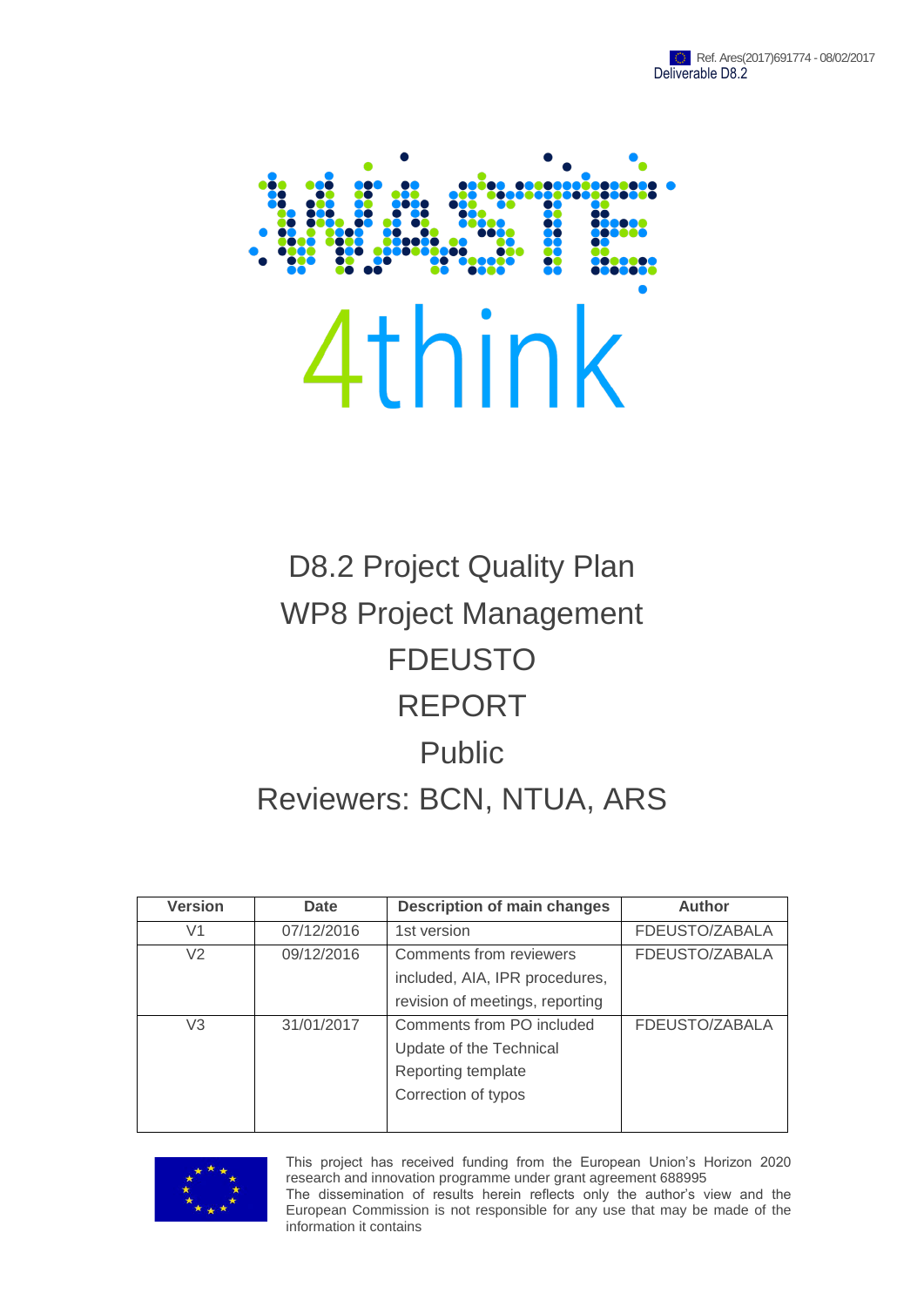Deliverable 8.2

Q,

**T** 

# **Table of Contents:**

0000000000000000000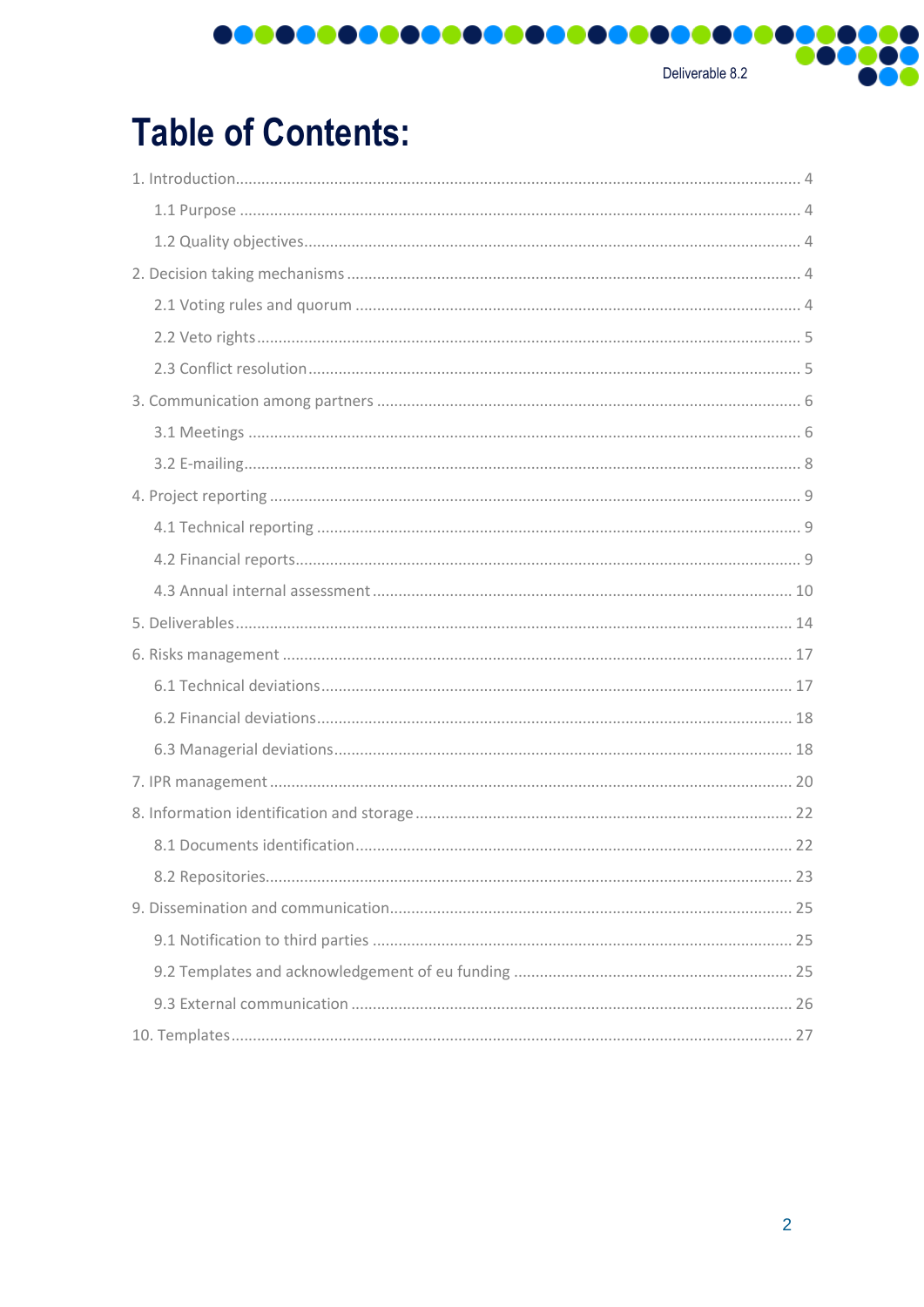

# **LIST OF FIGURES**

# **ABBREVIATIONS AND ACRONYMS**

| <b>CA</b>          | <b>Consortium Agreement</b>                                      |
|--------------------|------------------------------------------------------------------|
| EC                 | <b>European Commission</b>                                       |
| EC-GA              | <b>Grant Agreement</b>                                           |
| <b>WASTE4THINK</b> | Moving towards Life Cycle Thinking by integrating Advanced Waste |
|                    | <b>Management Systems</b>                                        |
| <b>DoA</b>         | Description of the Action                                        |
| PC                 | <b>Project Coordinator</b>                                       |
| PO                 | <b>Project Office</b>                                            |
| <b>PMB</b>         | <b>Project Management Board</b>                                  |
| QAC                | <b>Quality Assurance Committee</b>                               |
| AB                 | <b>Advisory Board</b>                                            |
| <b>TC</b>          | <b>Project Technical Committee</b>                               |
| EB                 | <b>Exploitation Board</b>                                        |
| <b>EH</b>          | <b>Ethics Helpdesk</b>                                           |
| <b>WP</b>          | Work Package                                                     |
| <b>WPL</b>         | Work Package Leader                                              |
| <b>PMP</b>         | Project Management Plan                                          |
| <b>PQP</b>         | <b>Project Quality Plan</b>                                      |
| <b>FSIGN</b>       | <b>Financial Signatory</b>                                       |
| <b>PFSIGN</b>      | <b>Project Financial Signatory</b>                               |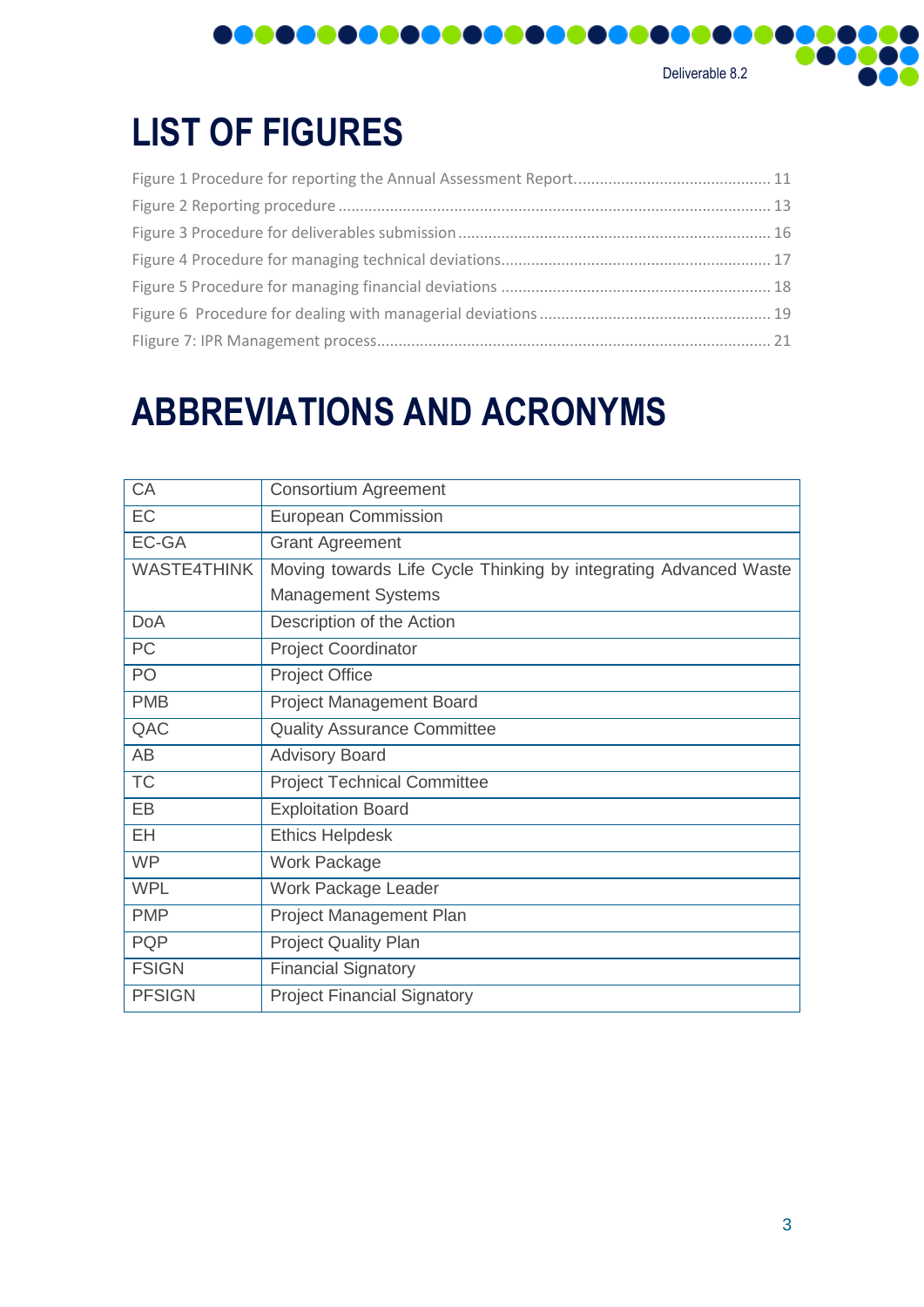Deliverable 8.2

# <span id="page-3-0"></span>**1. INTRODUCTION.**

## <span id="page-3-1"></span>**1.1 PURPOSE**

This Project Quality Plan (PQP) defines, in accordance with the definitions and regulations in the Annex I of the Grant Agreement and the Consortium Agreement, the proper implementation of the general working mechanisms and information flow of the project.

,,,,,,,,,,,,,,,,,,,

The aim of this document is to provide guidelines and principles that ensure a high technical and managerial quality of the WASTE4THINK project throughout its lifetime.

The present document is to be considered as an applicable document up to the final acceptance of all deliverables and reports. Any changes will be agreed by the Project Management Board, and included in a revised version of the present document. This document is also complemented by Deliverable D8.1 - Project Management Plan.

Finally, it is worth mentioning that this document has been based on some sections in DESCA 2020 Model Consortium Agreement, a comprehensive Model Consortium Agreement which offers a reliable frame of reference for project consortia [\(http://www.desca-2020.eu/about](http://www.desca-2020.eu/about-desca/)[desca/](http://www.desca-2020.eu/about-desca/) ).

## <span id="page-3-2"></span>**1.2 QUALITY OBJECTIVES**

The PQP intends to set out the quality assurance procedures for the project. The objective of this document is to assure a high-quality standard for management processes, risk management as well as the production of the deliverables and other project outputs and results. This includes the mechanisms for the submission of deliverables and reports, its internal review process and the correct utilization of templates. It further defines the decision-taking process, meetings organization, risks managerial procedures and how to deal with confidential information.

More precisely, the Project Quality Plan aims at depicting the following aspects:

- Roles and responsibilities for achieving quality.
- Monitoring and control procedures.
- Time management.
- Financial management.
- Deliverable management.
- Communication procedures.
- Reporting procedures.
- Risks management.
- IPR management. Conflict resolution.

# <span id="page-3-3"></span>**2. DECISION TAKING MECHANISMS**

Decisions have to be taken always at the right decision level. In this sense, the roles and responsibilities of each management body and each project management figure are clearly defined in the Project Management Plan.

## <span id="page-3-4"></span>**2.1 VOTING RULES AND QUORUM**

Each Consortium Body shall not deliberate and decide validly unless two-thirds (2/3) of its Members are present or represented (quorum).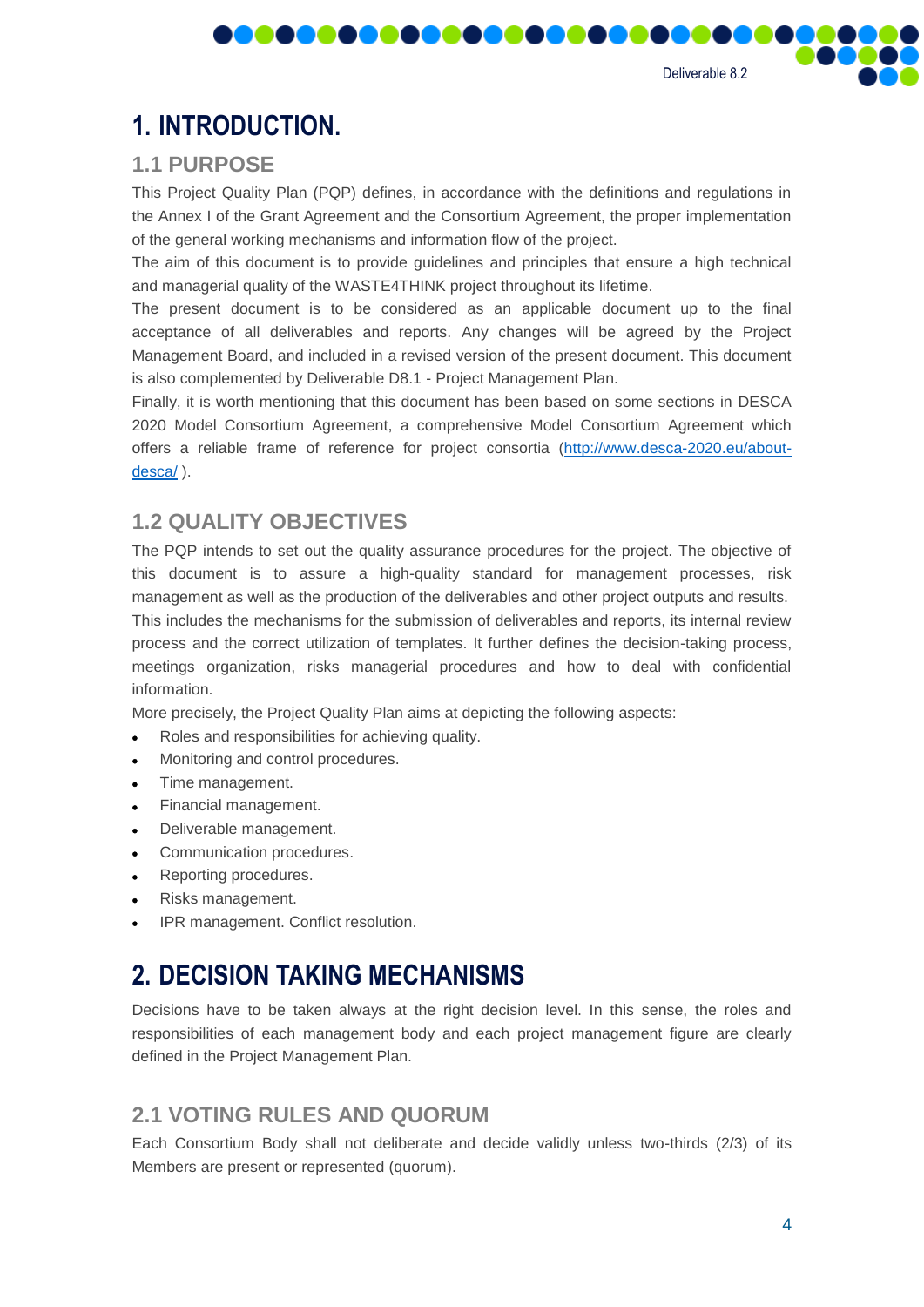

If the quorum is not reached, the chairperson of the Consortium Body shall convene another ordinary meeting within 15 calendar days. If in this meeting the quorum is not reached once more, the chairperson shall convene an extraordinary meeting which shall be entitled to decide even if less than the quorum of Members are present or represented. In case of draw the chairman of each government body will vote double.

,,,,,,,,,,

When decisions have to be taken and there is no possibility (or is not cost/time effective) to celebrate a meeting, Doodle tool will be used. The chairperson of the consortium body taking the decision will send a Doodle poll to the corresponding partners with a deadline for issuing the votes. Once the decision is taken, minutes of it will be sent to partners along with the final result. These minutes will also be uploaded to Redbooth.

## <span id="page-4-0"></span>**2.2 VETO RIGHTS**

**MAN** 

A Member which can show that its own work, time for performance, costs, liabilities, intellectual property rights or other legitimate interests would be severely affected by a decision of a Consortium Body may exercise a veto with respect to the corresponding decision or relevant part of the decision.

When the decision is foreseen on the original agenda, a Member may veto such a decision during the meeting only.

When a decision has been taken on a new item added to the agenda before or during the meeting, a Member may veto such decision during the meeting and within fifteen (15) calendar days after the draft minutes of the meeting are sent.

In case of exercise of veto, the members of the related Consortium Body shall make every effort to resolve the matter which occasioned the veto to the general satisfaction of all its Members.

# <span id="page-4-1"></span>**2.3 CONFLICT RESOLUTION**

As stated in the GA, in case of conflicts arising within the consortium about the implementation of the project or other matters related to the project itself, the following steps will be taken:

- The Partners will try to resolve the conflict issue between them in a friendly and informal way.
- If this attempt fails the question will be discussed during the first scheduled meeting of the PMB, or if the issue is urgent, an ad hoc meeting (face to face or by videoconference means) of the PMB will be convened at the request of at least two Partners.
- The issue will be examined within the PMB who will try to resolve it by consensus; if consensus cannot be reached, decisions will be taken according to Section 2.1 of the document.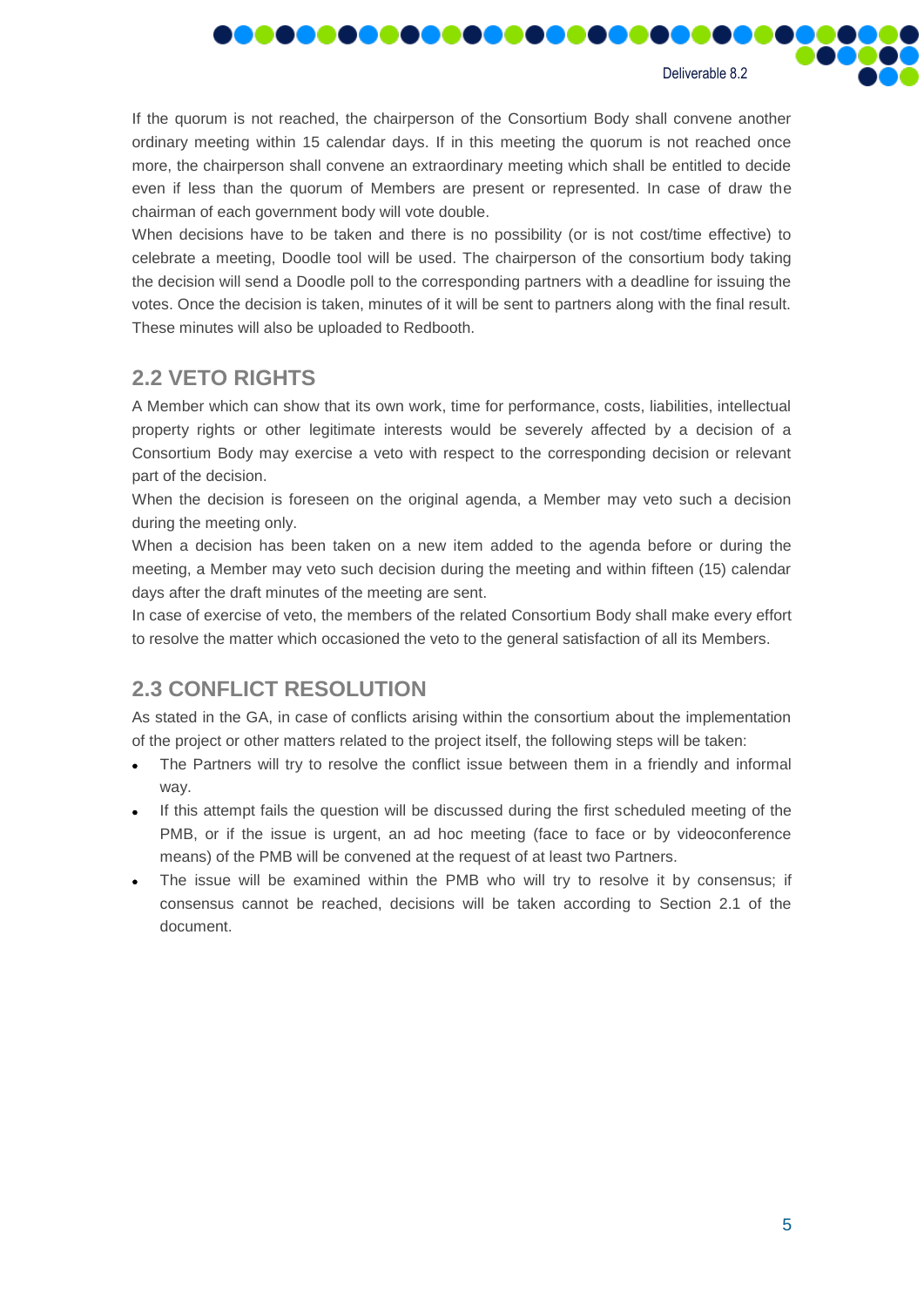

# <span id="page-5-0"></span>**3. COMMUNICATION AMONG PARTNERS**

,,,,,,,,,,

## <span id="page-5-1"></span>**3.1 MEETINGS**

This section presents the official meetings planned for the duration of the project as well as the procedures for noticing it, issuing the agenda and the corresponding minutes.

#### **3.1.1 TYPE OF MEETINGS**

#### **Project official meetings**

According to the GA, the official project meetings will be held on a 6-monthly basis. Each of the four pilots will hold two project meetings as follows:

| <b>ESTIMATED DATE</b>                    | <b>HOSTING PILOT</b> |  |
|------------------------------------------|----------------------|--|
| Kick off meeting 06/16                   | <b>ZAMUDIO</b>       |  |
| 12/16                                    | <b>CASCAIS</b>       |  |
| 06/17                                    | <b>SEVESO</b>        |  |
| 01/18                                    | <b>HALANDRI</b>      |  |
| 06/18                                    | <b>CASCAIS</b>       |  |
| 12/18                                    | <b>SEVESO</b>        |  |
| 05/19                                    | <b>HALANDRI</b>      |  |
| 11/19                                    | <b>ZAMUDIO</b>       |  |
| Table 4, OCUEDUU ED MEETIMOO FOD TUE DMD |                      |  |

Table 1 SCHEDULED MEETINGS FOR THE PMB

Meetings will be scheduled up to 30 days (for PMB) or 14 days (for TC) in advance so as to allow appropriate preparation at the intended location. A preliminary poll to check the available dates of all Partners inside one or two weeks close to the forecasted meeting date shall be sent no later than 60 days prior to the tentative meeting date. It is expected that the meeting will have 2-days duration. The Project Coordinator is responsible for the meeting agenda. The plenary meeting scheduling may include some parallel meetings per WP in order to increase the efficiency of the meeting.

#### **Work package meetings and conference calls**

Each Wok Package leader may organise conference calls when it is required to allow technical progress and with respect to the deliverable drafting process. These conference calls are organised by the WPL or by the Task Leader, inviting the WPL. He/she is responsible for taking notes and publishing the minutes. The WPL may also organise face-to-face meetings dedicated to the work package in addition to the plenary ones. These meetings should only be scheduled when specific WP technical issues must be discussed/agreed in order to obtain a significant WP progress.

Tasks leaders can also propose calls to the WP coordinator.

#### **Other meetings**

Each partner is entitled to celebrate, at any time, the necessary meetings for the development of the project with other member(s) of the consortium or with its own personnel. When the meeting involves more than one institution from the consortium (or any member of the Advisory Board), the procedure to be followed is the same as for WP meetings and the responsible for organizing it is also in charge of producing the minutes of the meeting. In the case of internal meetings (involving people only from one partner), internal rules of the institution can be applied. However, it is strongly recommended to issue minutes of each meeting.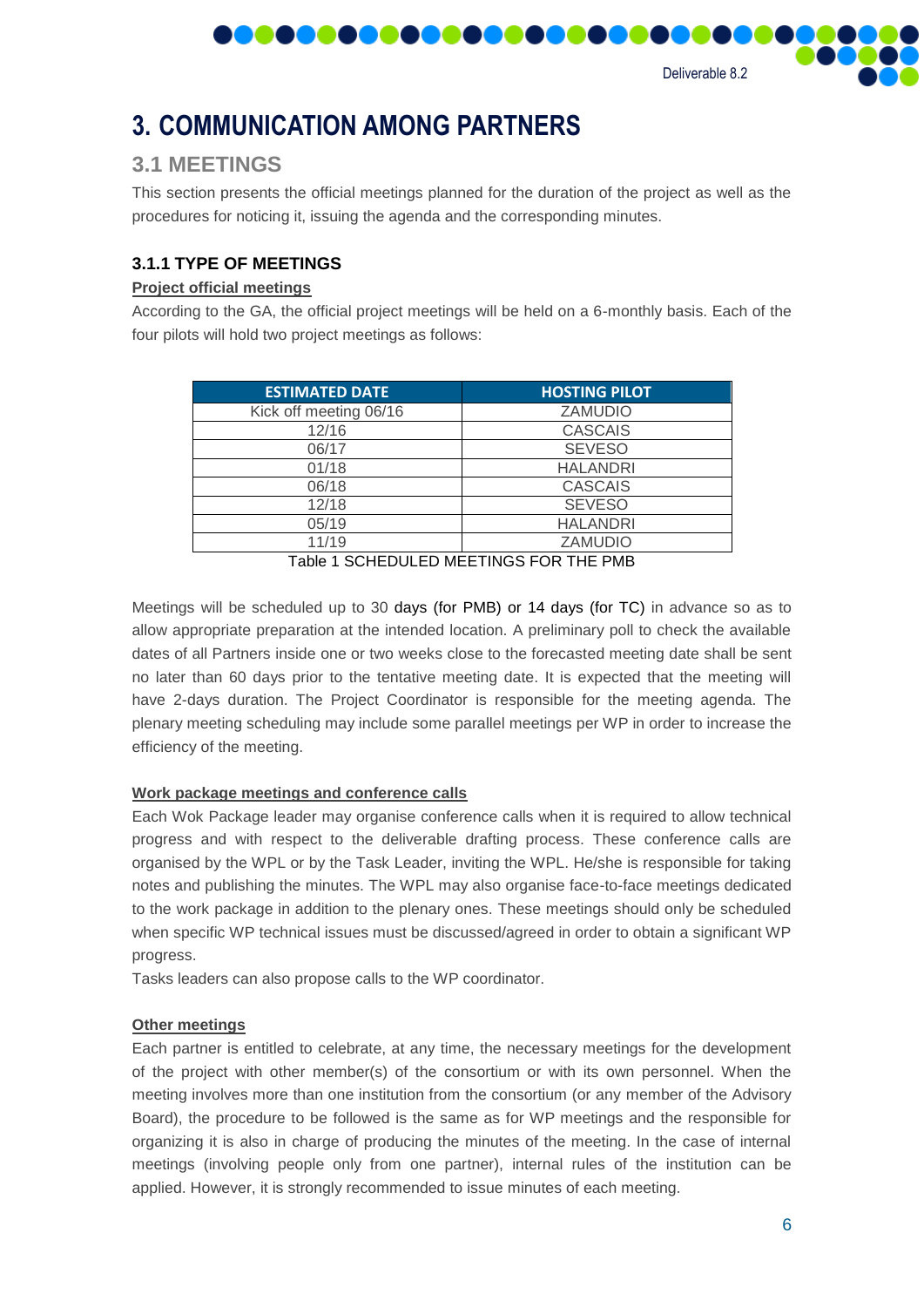

#### **3.1.2 MEETING ORGANIZATION**

I I I

DOOOOO

#### **Notice of a Meeting**

The chairperson of a Consortium Body shall give notice in writing of a meeting to each Member of that Consortium Body as soon as possible and no later than the minimum number of days preceding the meeting as indicated below. Depending on weather the meeting is ordinary or extraordinary, the number of preceding days vary. It is considered an ordinary meeting that foreseen in the GA. On the contrary, an extraordinary meeting is considered when it has not been foreseen in the GA, but it is considered absolutely necessary for the correct execution of the project for different reasons: management of critical risks (technical, financial, managerial, etc.), to take important decisions, etc.

| <b>Type of Meeting</b>     |  | Ordinary meeting              | Extraordinary meeting (non<br>scheduled) |
|----------------------------|--|-------------------------------|------------------------------------------|
| Project<br><b>Board</b>    |  | Management   30 calendar days | 15 calendar days                         |
| <b>Technical Committee</b> |  | 14 calendar days              | 7 calendar days                          |
| <b>Exploitation Board</b>  |  | 14 calendar days              | 7 calendar days                          |

#### **Sending the agenda and adding agenda items**

The chairperson of a Consortium Body shall prepare and send each Member of that Consortium Body a written (original) agenda no later than the minimum number of days preceding the meeting as indicated below.

| Project<br>Management     | 15 calendar days, 10 calendar days for an extraordinary<br>meeting |
|---------------------------|--------------------------------------------------------------------|
| <b>Board</b>              |                                                                    |
| Technical                 | 7 calendar days                                                    |
| Committee                 |                                                                    |
| <b>Exploitation Board</b> | 7 calendar days                                                    |

Any agenda item requiring a decision by the Members of a Consortium Body must be identified as such on the agenda.

Any Member of a Consortium Body may add an item to the original agenda by written notification to all of the other Members of that Consortium Body up to the minimum number of days preceding the meeting as indicated below.

| Project                   | 10 calendar days, 7 calendar days for an extraordinary |
|---------------------------|--------------------------------------------------------|
| Management                | meeting                                                |
| <b>Board</b>              |                                                        |
| Technical                 | 2 calendar days                                        |
| Committee                 |                                                        |
| <b>Exploitation Board</b> | 2 calendar days                                        |

A template for the agenda is available in Section 10

#### **Minutes of meeting**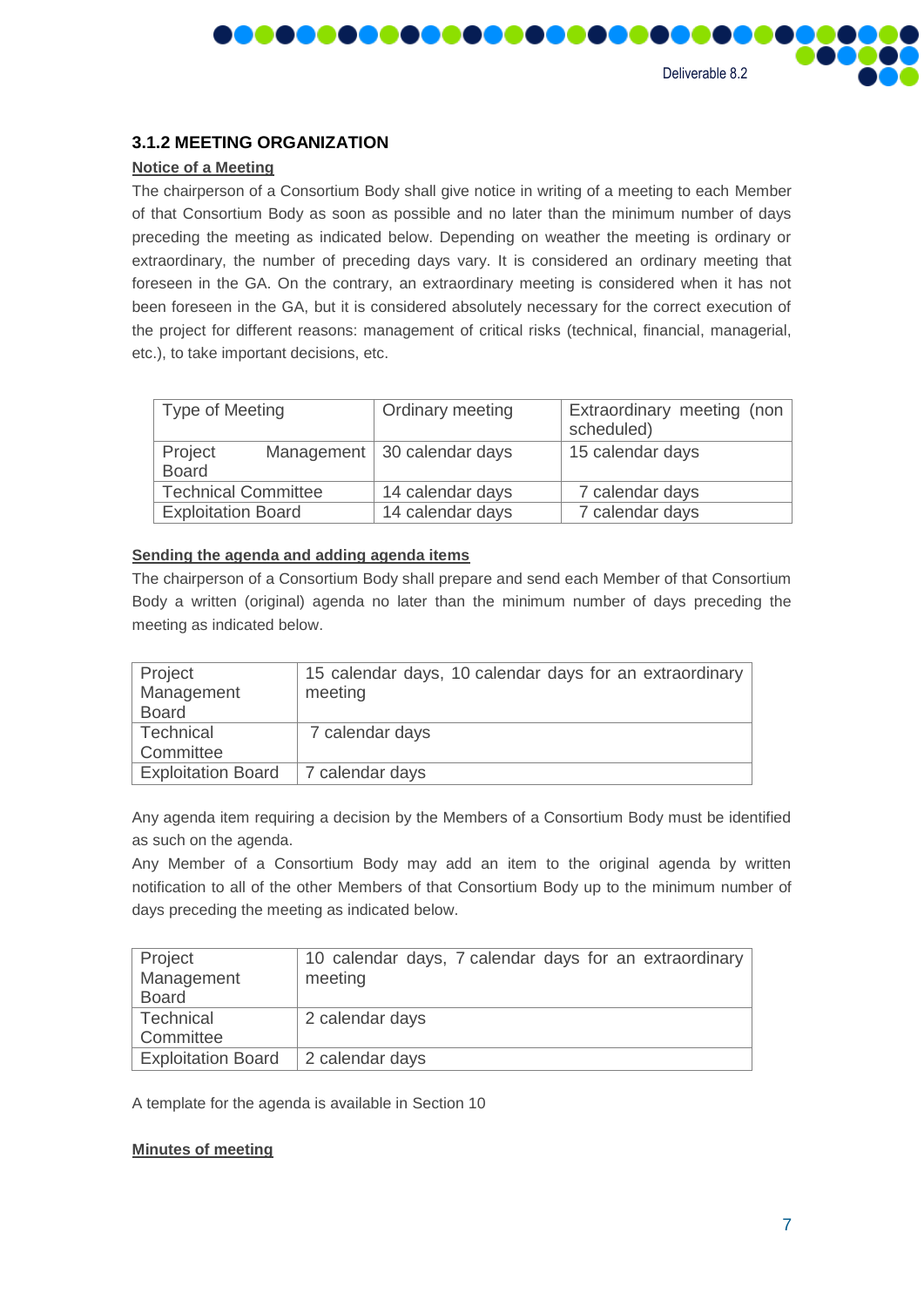

**MAG** 

The chairperson of a Consortium Body shall produce written minutes of each meeting which shall be the formal record of all decisions taken.

<u> Daaaaaaaaaa</u>

The chairperson shall send the draft minutes (according to the template offered in Annex I) to all the Representatives within 10 calendar days of the meeting and shall be considered as accepted if, within 15 calendar days from reception, no Representative has objected.

#### **Action and Decision List Management**

**MA** 

The objective is to guarantee that all the important open actions and decisions in the project are documented and followed up in a timely and structured way.

This responsibility is shared by both the Project Coordinator and the Project Technical Director. The decisions in the project are taken at the PMB and the Technical Committee. This is why the action and decision list follow up will be performed within these bodies.

The action and decision lists will be generated together with the minutes of the meetings, being part of them. These lists will include information about the open issue, the responsible for each solution and the deadline for the open action. This will be recorded in a table as shown in Section 10. During each meeting of these boards, the list will be reviewed and updated, in order to make the follow up of the open issues in each moment.

### <span id="page-7-0"></span>**3.2 E-MAILING**

The Partners are requested to keep a log of any e-mail that is relevant for technical or management decisions or issues that may require later documentation.

When communications are made by email, partners should identify in the subject of the message with the ID [WASTE4THINK] followed by the content of the email to ease the track of project communications.

Furthermore, **distribution lists** have been created to facilitate the communication flows within the different bodies of the consortium and within the work packages and pilot leaders. These distribution lists are available in Redbooth.

**Partners are responsible to inform about any modification of their representatives contact details to the Project Office, who will be responsible for keeping the distribution lists and informing the rest of members.**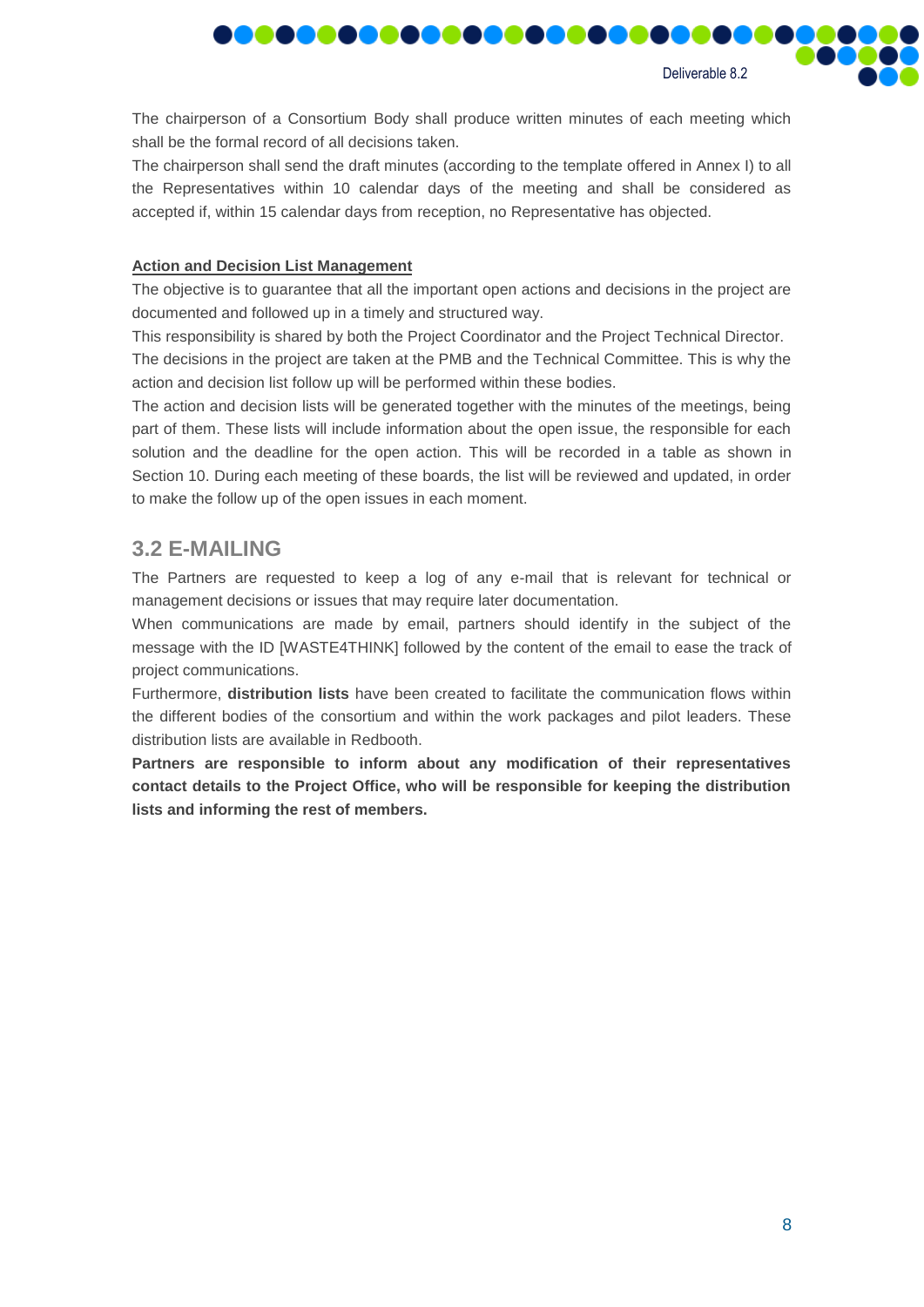9

Deliverable 8.2

**MAG** 

# <span id="page-8-0"></span>**4. PROJECT REPORTING**

The project reporting, along with deliverables, is the procedure used by the EC to assess and follow up the funded projects. Therefore **it is of utmost importance, as it conditions in a very direct way the good image and good assessment of the project by the EC.**

,,,,,,,,,,,,,,,,,,

It is important to remark **that project reporting is a responsibility of the whole Consortium and every partner has to be involved in it.**

There are two types of reporting documents including technical and financial information: Periodic and and Progress reports. The former ones include those official reports that must be submitted to the EC. The latter ones refer to those internal documents that will be used as control measures to ensure adequate technical and economic progress and to monitoring WASTE4THINK project. These progress reports will also feed official ones. Details of the reporting flow are explained below, see also Figure 1.

# <span id="page-8-1"></span>**4.1 TECHNICAL REPORTING**

#### **Progress Reporting**

Each 6 months partners will be requested to describe tasks developed during the corresponding period. The steps to be followed are explained below:

- At the end of each reporting period, the Technical Director will send the WP leaders an email with instructions and templates to be filled in (See Section 10).
- The WP leaders will ask the Task Leaders for contributions to elaborate the report.
- The WP leaders will send the consolidated report on the activities carried out during the period to the Technical Director during the next 15 days after the end of the corresponding period.
- The Technical Director will check the technical information, will send it in the next 15 days to the Coordinator and inform about any deviation.In the next 15 days the PC will send this information to the Project Officer by e-mail.

It is possible, that the Project Coordinator and/or the Technical Director requests partners for further information to clarify or explain certain tasks.

#### **Official Periodic Reporting to the EC**

For each official period the technical progress of the project must be communicated to the EC by preparing Periodic Technical Reports, in order to claim for the interim payment. Technical Director will be in charge of preparing them based on the information provided during progress reports. PC will be in charge of its submission to the EC. The deadline for submitting official reports is 60 days after the end of the period (M18, M30 and M42, respectively).

## <span id="page-8-2"></span>**4.2 FINANCIAL REPORTS**

#### **Progress Reporting**

The financial reporting process has been designed to follow up budget execution and detect possible deviations.

Each partner (and linked third parties) has been granted resources for each work package as specified in the EC-GA. They will report, in the cost reporting template (See Section 10), the corresponding hours per person per Task allocated during the reporting period. This information will be used by the PO to monitor the progress and the associated human resources declared by the partners. For this purpose, a Microsoft Project or similar will be created (See Section 10)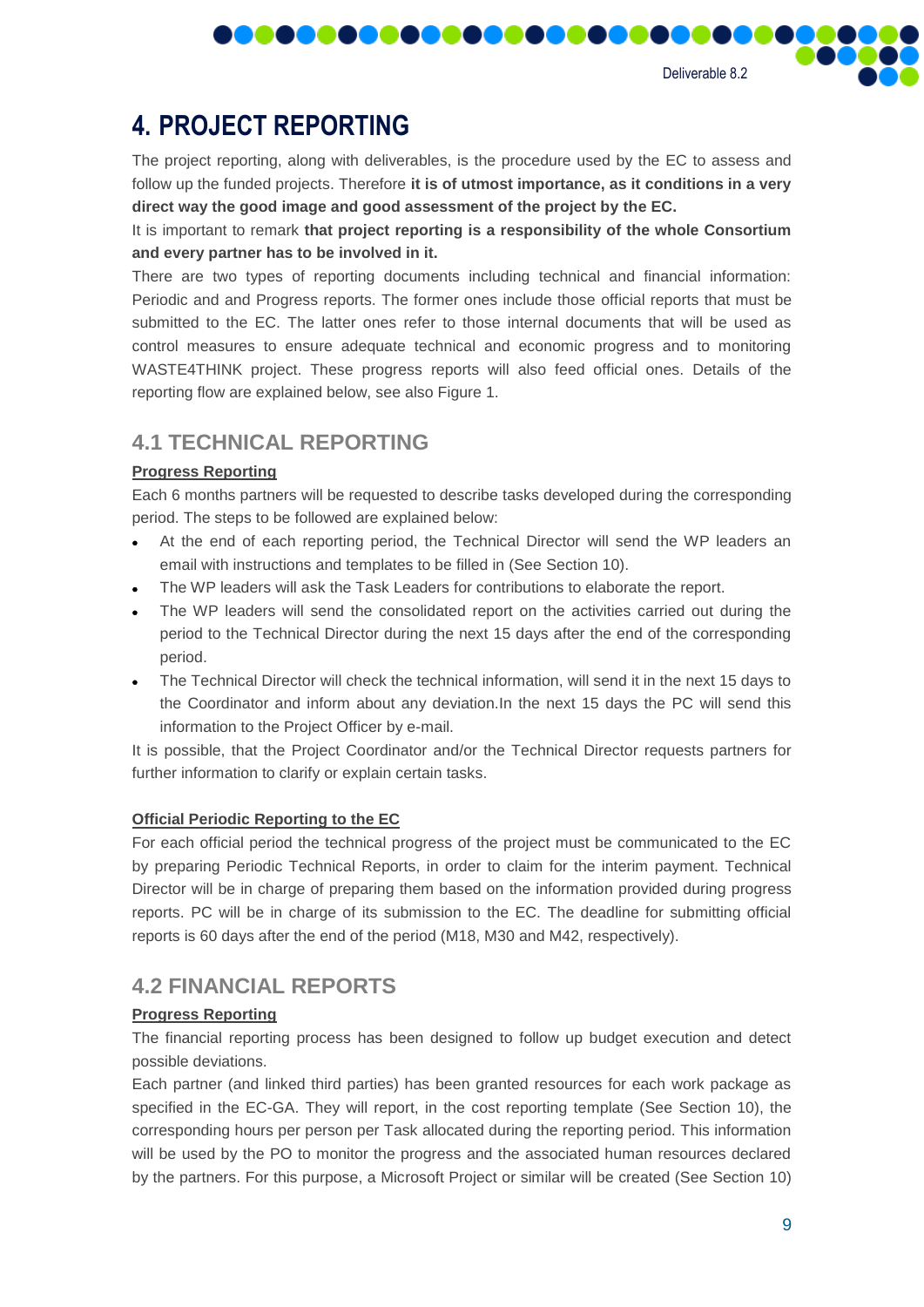

**MAG** 

and will be updated each six months (according to internal reporting periods). The procedure is the following:

,,,,,,,,,,,,,,,,

- At the end of each reporting period, the Coordinator will send partners an email with instructions and templates to be filled in.
- During the next 15 days after the end of each reporting period, each partner, and its linked third party, will send to the Project Office its financial cost report using the template included in Section 10.
- During the next 15 days the project office will check the financial report and ask partners for possible corrections.
- Once information has been validated, PO will update the MS Project (Section 10) and send the PC financial reports and inform about any deviation.
- In the next 15 days the PC will send this information to the Project Officer by e-mail.

It is possible, that the Project Coordinator and/or Project Office requests partners for further information to clarify or explain certain costs.

Information on cost eligibility is available in section 6.3 of the Project Management Plan.

#### **Official Periodic Reporting to the EC**

For each official period (M18, 30, 42) the financial status of the project and the costs incurred during the period must be communicated to the EC by preparing Financial Statements (FS) in order to claim for the interim payment. Each partner (and linked third parties) will upload its corresponding financial information to the research participant portal based on cumulative information obtained from progress cost reporting document. The following procedure will be applied:

- Once the partner has sent the PO internal cost report and has approval for it, PO will ask the partner to generate its Financial Statement in the Research Participant Portal. It is a formulary in which each partner officially declares the costs incurred for a concrete period.
- Each partner will complete the financial statements with the costs incurred during the period. Also, a pop-up window will open to give a brief explanation on each cost.
- Each partner will submit and digitally sign the Financial Statement. This signature will be done by the Project Financial Signatory appointed. For instructions on how to appoint FSIGN please contact PO
- The Coordinator will submit the financial report to the EC.

#### **Administrative information**

**By administrative information it is understood any information related to the administrative procedures of the project, including financial issues.** Information related to the companies participating in the project is also part of the administrative information of the project and any changes in this information (legal information, change of name of the company, change of authorized representatives of each company, etc.) has to be transmitted as soon as possible to the Project Coordinator in order to take the necessary measures.

## <span id="page-9-0"></span>**4.3 ANNUAL INTERNAL ASSESSMENT**

The QAC (Quality Assurance Committee) will perform an annual internal assessment regarding the proper execution and implementation of the Quality Plan. For that purpose, some indicators have been defined in order to assess the compliance with this Plan.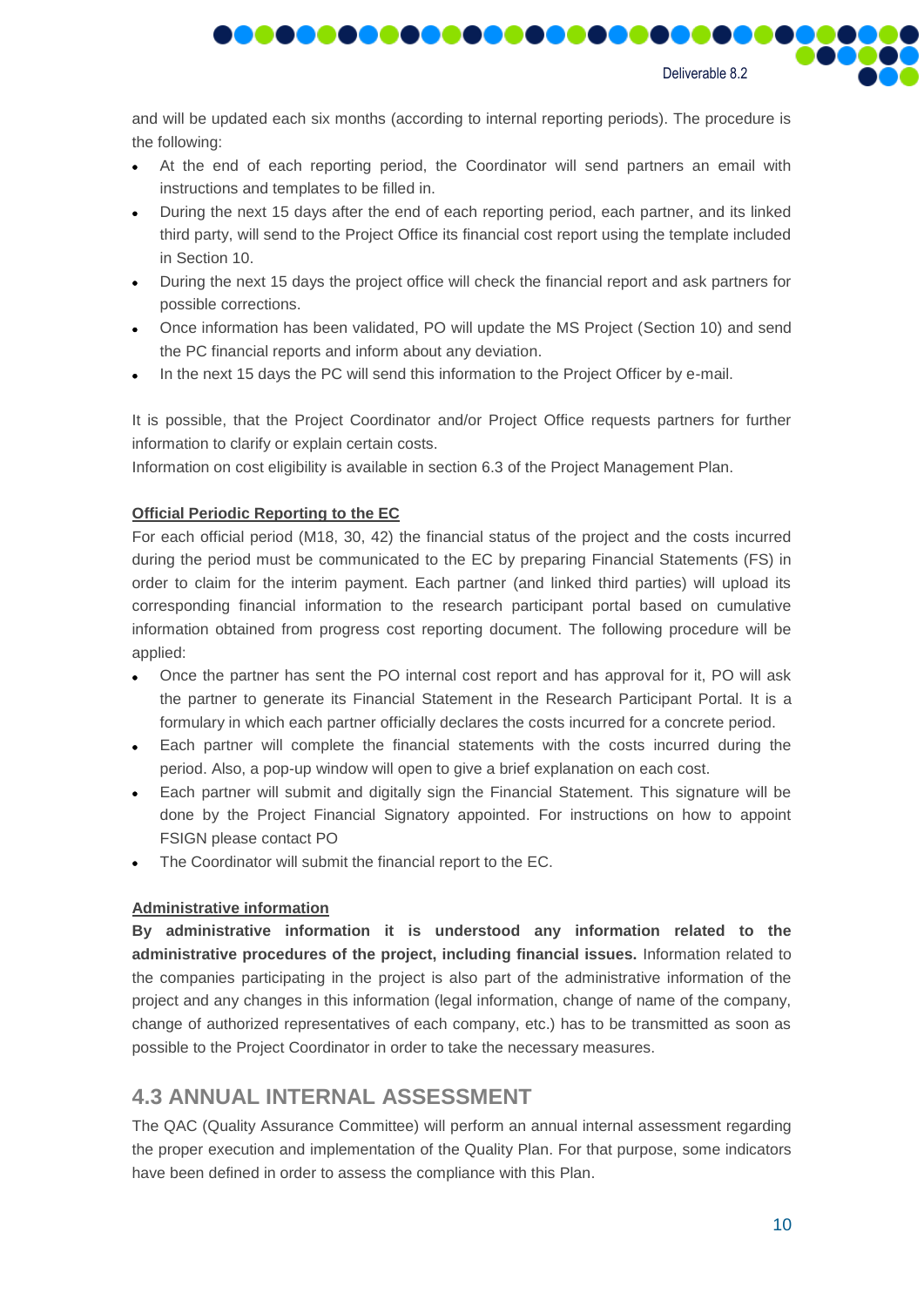

An evaluation questionnaire (Annual Implementation Assessment questionnaire) has been defined in order to evaluate annually the degree of fulfillment of the Quality Plan. The periods of the project that will be subjected to this Annual Assessment will be:

| Period for assessment            | Release of the Annual Assessment<br>Report |
|----------------------------------|--------------------------------------------|
| M1-M12                           | M <sub>14</sub>                            |
| M <sub>13</sub> -M <sub>24</sub> | M26                                        |
| M25-M36                          | M38                                        |
| M37-M40                          | M42                                        |

The last period has been taken up in order to have time enough to prepare the final deliverable on time. The Annual Implementation Assessment questionnaire is based upon the criteria used for the mid-term reviews used by EU and external evaluators.

The questionnaire provides a set of questions related to:

- Management.
- Scientific and technological excellence.
- Dissemination/Exploitation
- Overall assessment.

The information requested will allow the Quality Manager to evaluate the proper compliance with established procedures that is focused on ensuring the technical, economic and project management quality.



Figure 1 Procedure for reporting the Annual Assessment Report.

<span id="page-10-0"></span>An online tool will be used to support the preparation of the yearly questionnaire. It shall be constantly updated as soon as possible after any event (deliverable submissions, meetings, voting, deviations and actions taken, etc.) related to the issues covered by the yearly questionnaire by the responsible of that issue/event.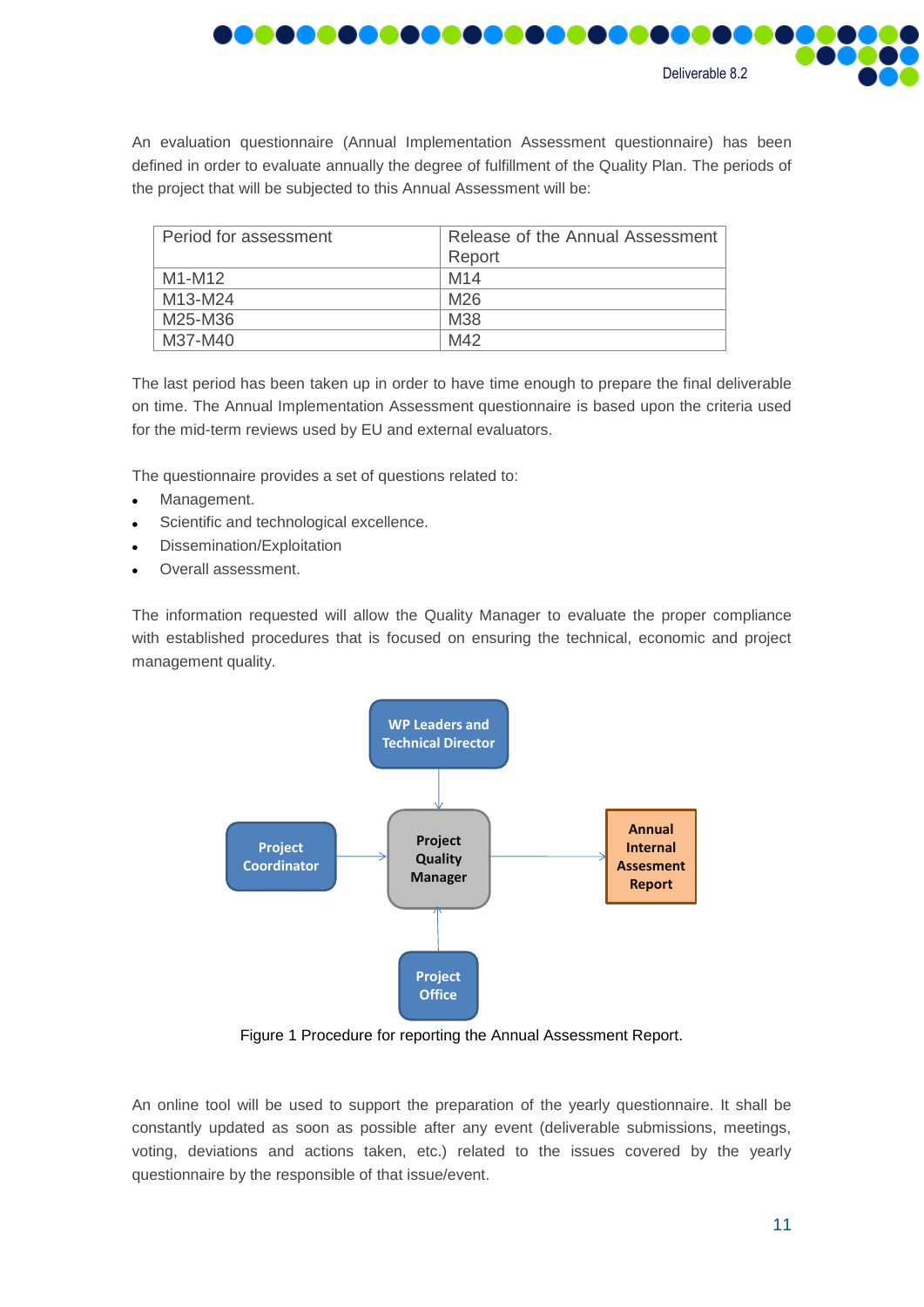Deliverable 8.2

**MAG** 

In [Figure](#page-10-0) 1 is detailed the established communication flowchart in order to generate, evaluate and consolidate the final Annual Internal Assessment Report.

<u>.............</u>

III

- At the end of each natural year of the project (M12, M24, M36 and M40), the Project Quality Manager Director will send each WP leaders, Technical Director, the Project Office and the Project Coordinator an email asking them for information in order he/she can complete the questionnaire. The type of information will consists of:
	- Work Package Leaders and Technical Director: Scientific and Technical information regarding the elaboration of reports and deliverables mainly (fulfilment of procedures related to the elaboration of technical documentation). It must be noticed that Leaders of Exploitation and Dissemination Work-Packages will be asked to provide information regarding the procedures associated to the exploitation of results and communication activities.
	- **Project Office: information regarding the management of the project (fulfilment of** procedures related to meetings, voting process, risks and elaboration of financial reports).
	- **Project Coordinator: information regarding the Project Officer feedback and** comments.
- Once completed the questionnaire, the Project Quality Manager will release the Annual Internal Assessment Report that provides an overall assessment of the grade of fulfillment of the Quality Plan.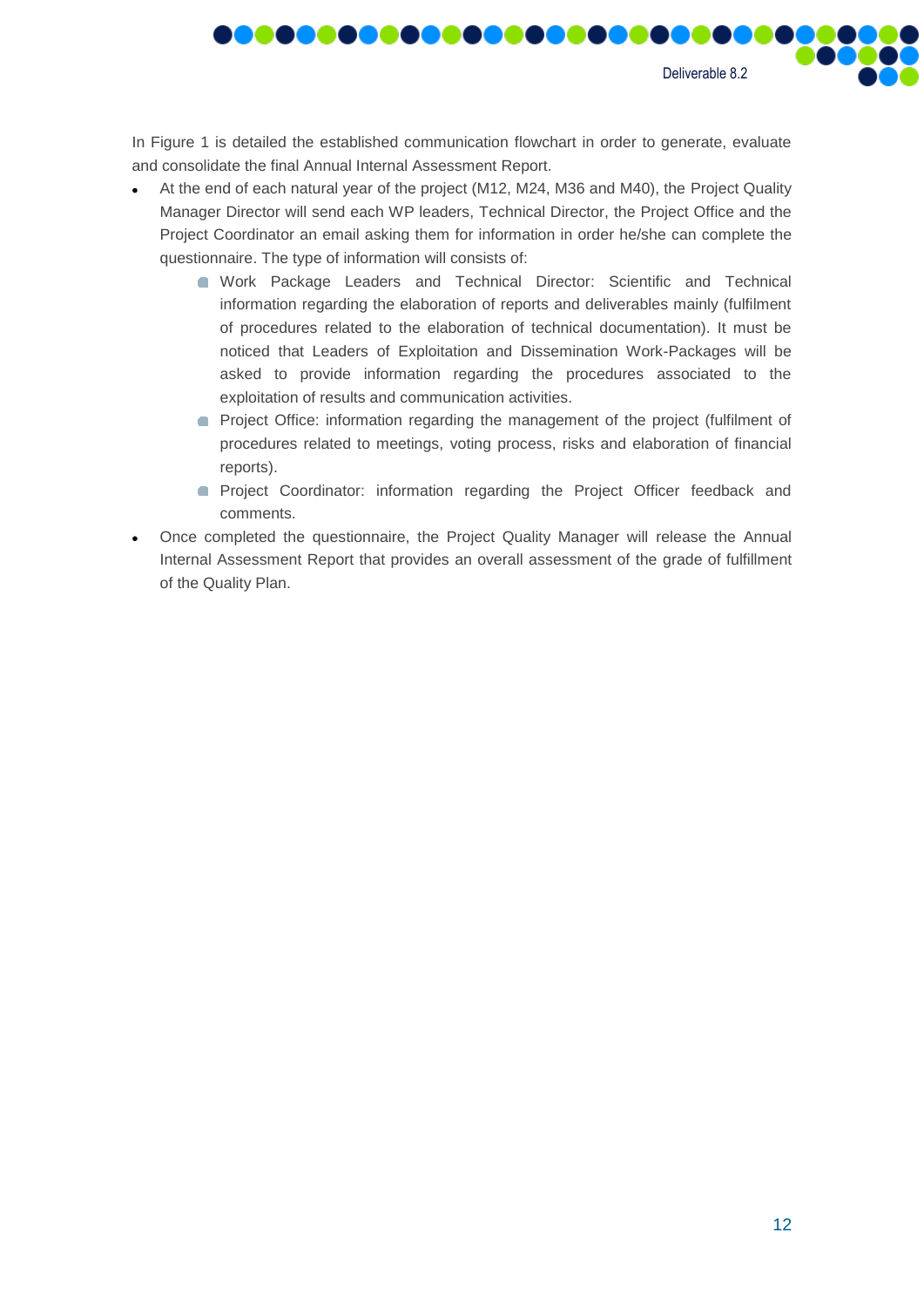

Figure 2 Reporting procedure

<span id="page-12-0"></span>

This project has received funding from the European Union's Horizon 2020 research and innovation programme under grant agreement 688995 The dissemination of results herein reflects only the author's view and the European Commission is not responsible for any use that may be made of the information it contains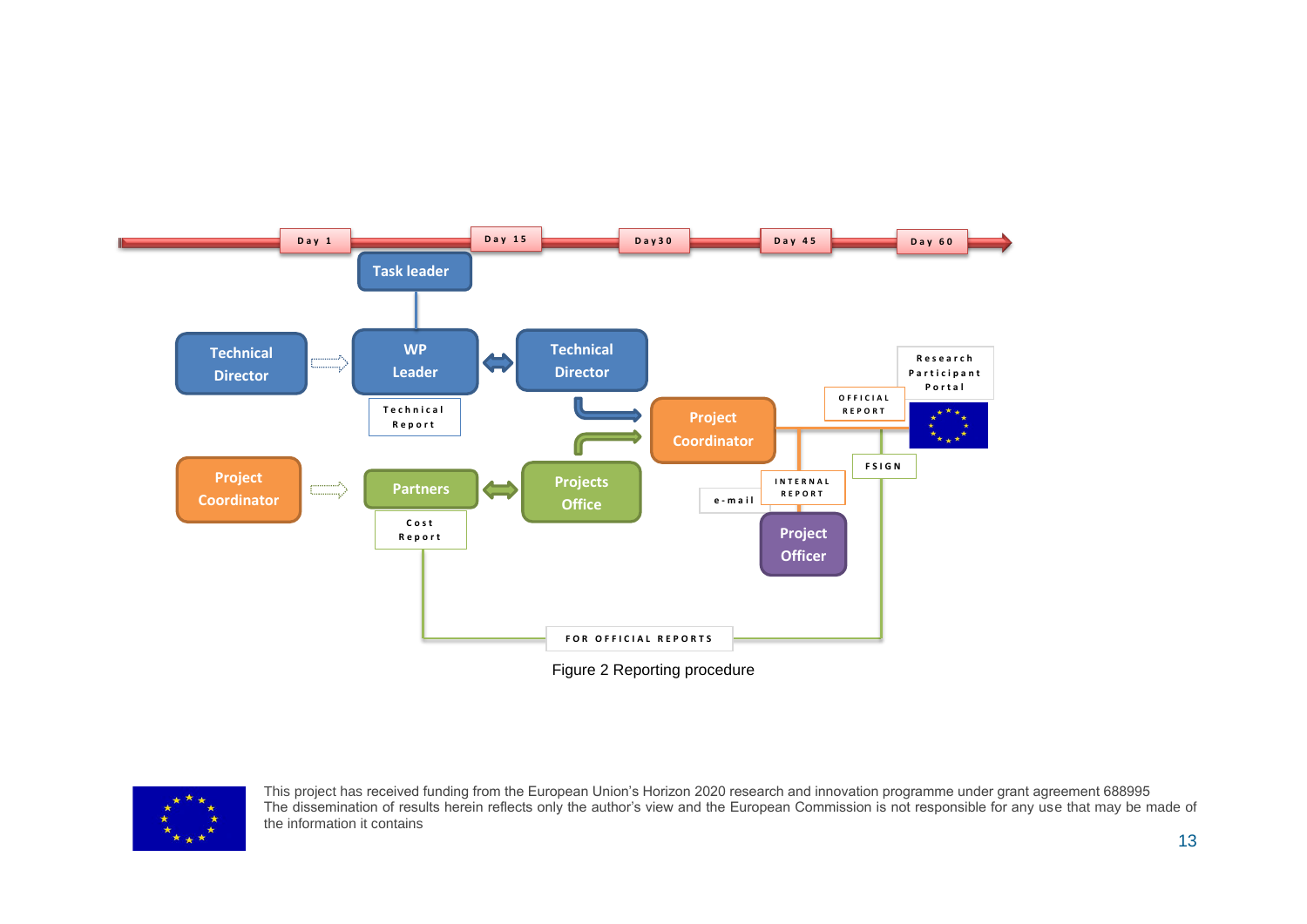

# <span id="page-13-0"></span>**5. DELIVERABLES**

The different technical objectives set for the project have their correspondence with the workpackages and defined tasks. Compliance with these technical objectives is evident by release of the corresponding Deliverables. Each deliverable is assigned to a partner who will be responsible of its elaboration in due date.

. . . . . . . . . . . . . . . . . .

The deliverables shall be submitted to the EC in English, by electronic means (in pdf format) or in any other format only if required by EC. The appropriate deliverable template can be found in Section 10 and is also available in Redbooth.

**All the deliverables must be finalized and submitted to the EC within the deadlines defined in Annex I of the Contract with the EC.**

To summarize, the process for the submission of project deliverables to the EC is as follows:

- 1. The Technical Director will nominate 3 reviewers for each deliverable from the QAC members at the beginning of the project (see Section 10).
- 2. 40 days before the due submission date of the deliverables Technical Director will send a reminder to the Deliverable leader and the WP leader responsible for the generation of the deliverable.
- 3. The Deliverable leader will produce the deliverable (encouraged to request contributions from task participants) with the supervision of the WP leader and will send it to the reviewers 30 days before the due delivery date. Technical Director must be in CC in these communications.
- 4. During the next 5 days the reviewers will check and give the needed suggestions to improve the document if necessary, basically sending specific comments to be able to identify additional information needed and always using track changes when a direct editing is needed to better clarify comments. They will send it to the Deliverable leader (always keeping WP leader and Technical Director in CC) 25 days before submission deadline.
- 5. In turn, during the next 10 days the Deliverable leader will check the quality and consistency of the received reviews and elaborate a consolidated version.
- 6. 15 days before the submission deadline, the partner responsible for the deliverable will send a 2nd draft of the deliverable to the Technical Director. The Technical Director will validate this version or ask for further information.
- 7. 5 days before the submission, the Technical Director will send the validated document to the Project Coordinator.
- 8. The Project Coordinator will ask for further information if necessary. Otherwise the PC will submit it to the EC.
- 9. PC will upload the Deliverable to Redbooth and also, if it is a public document, to the project website.

**In any time the Project Officer can request information about the deliverable status and its content. In this case the PC will contact the TD to prepare the requested information.**

**The Quality Assurance Manager has to be in CC in all communications to verify the quality process and the quality of the document.**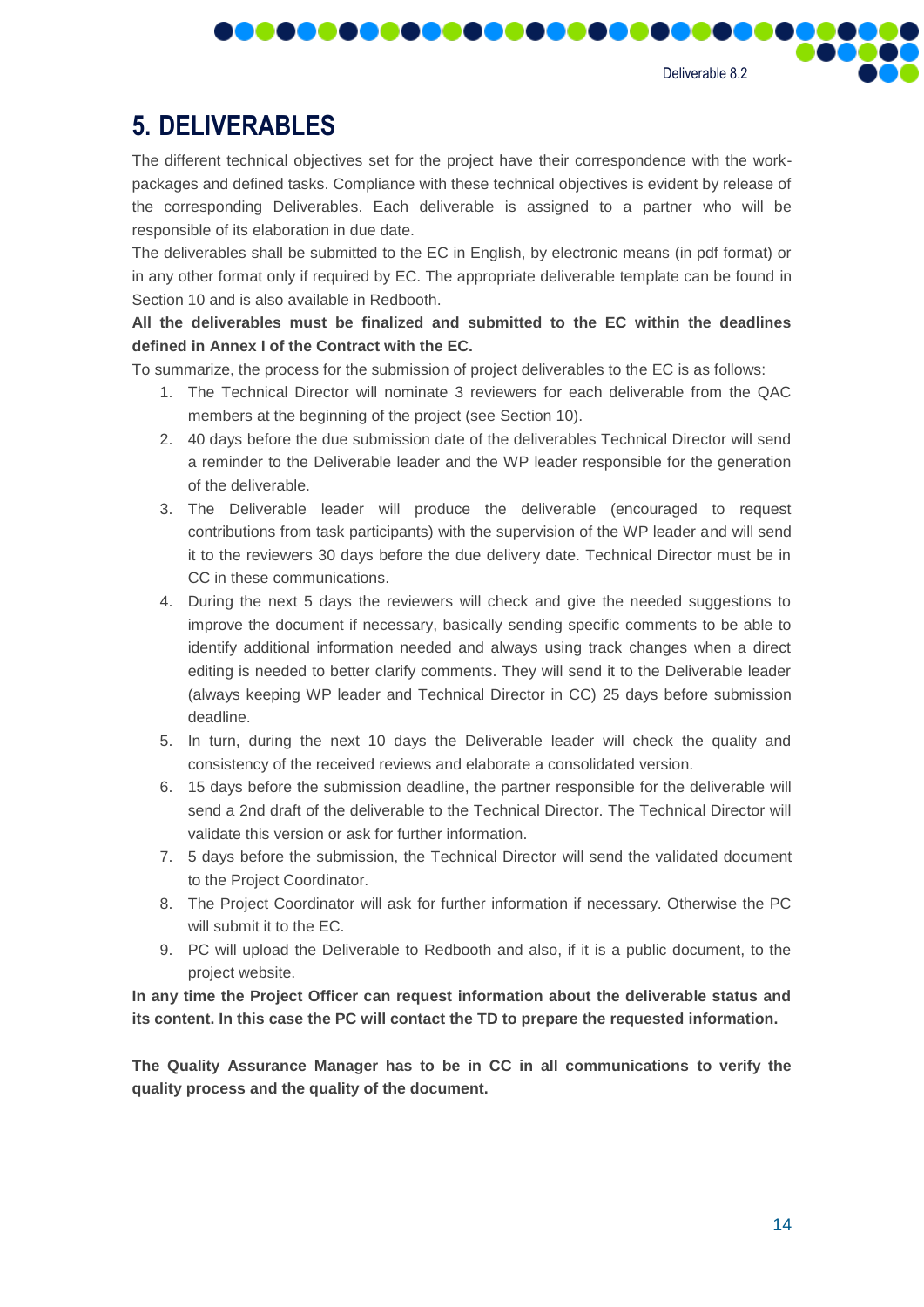

The reviewers will follow a review procedure based on the following aspects:

#### *Completeness:*

- Is it according to the original proposal?
- Does it contain all required chapters?

#### *Correctness*:

- Does it contain correct information?
- Language check.
- Lay-out / template check.

#### *Consistency*:

- Are the chapters consistent with each other?
- Is it consistent with other deliverables?
- Is it according to the requirements of other WP's?

Generally speaking, reviewers are expected to interact and give comments to the author to improve the quality or direct editing the deliverable with track changes In case of expected delay, the Technical Director will agree with the lead partner in charge of the deliverable and the corresponding WP leader on how to address the problem and on a new date for submission of the deliverable as soon as possible. If this happens, the Technical Director will immediately inform the Project Coordinator and he will be in charge of informing the EC project officer as soon as possible.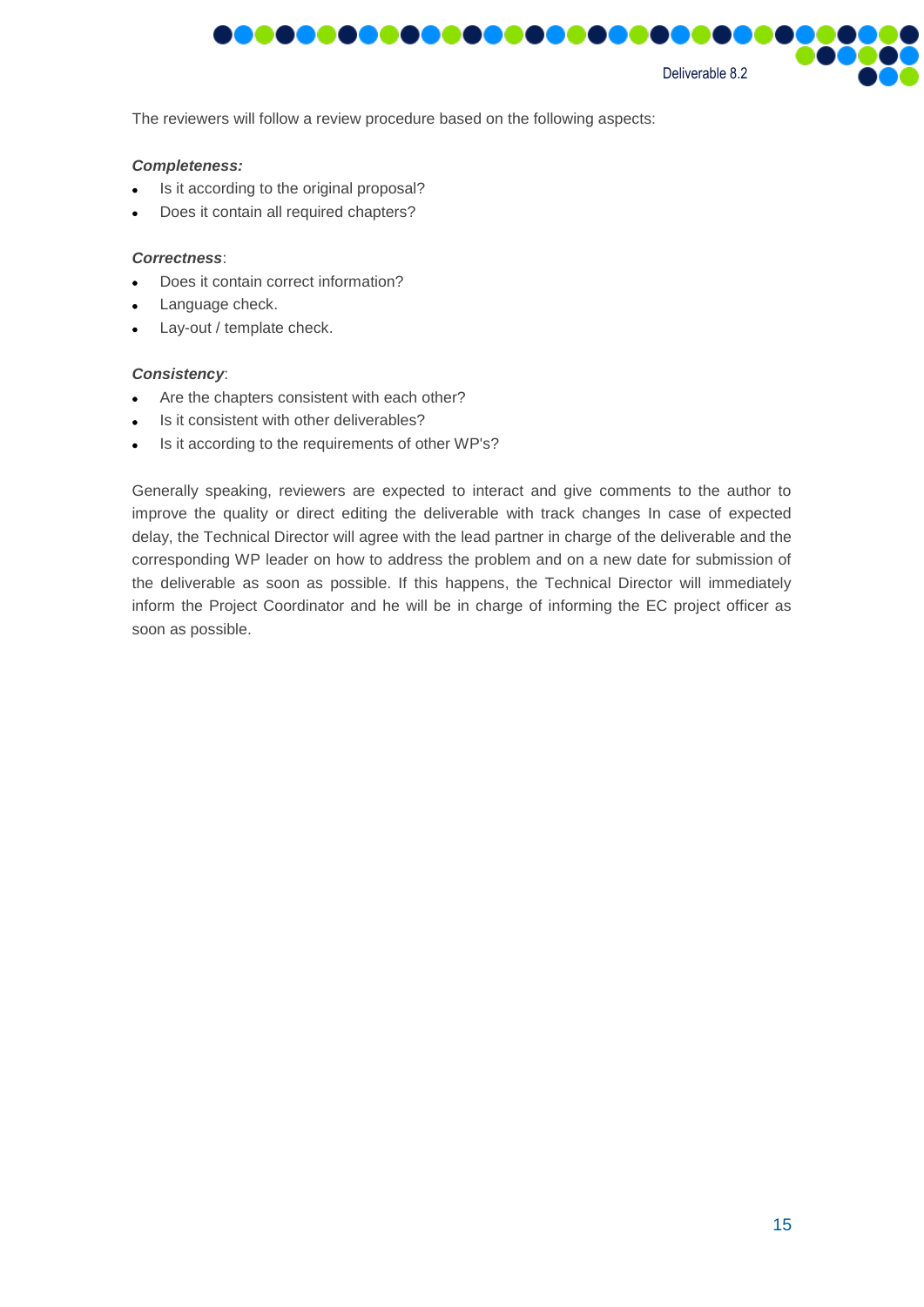





<span id="page-15-0"></span>Figure 3 Procedure for deliverables submission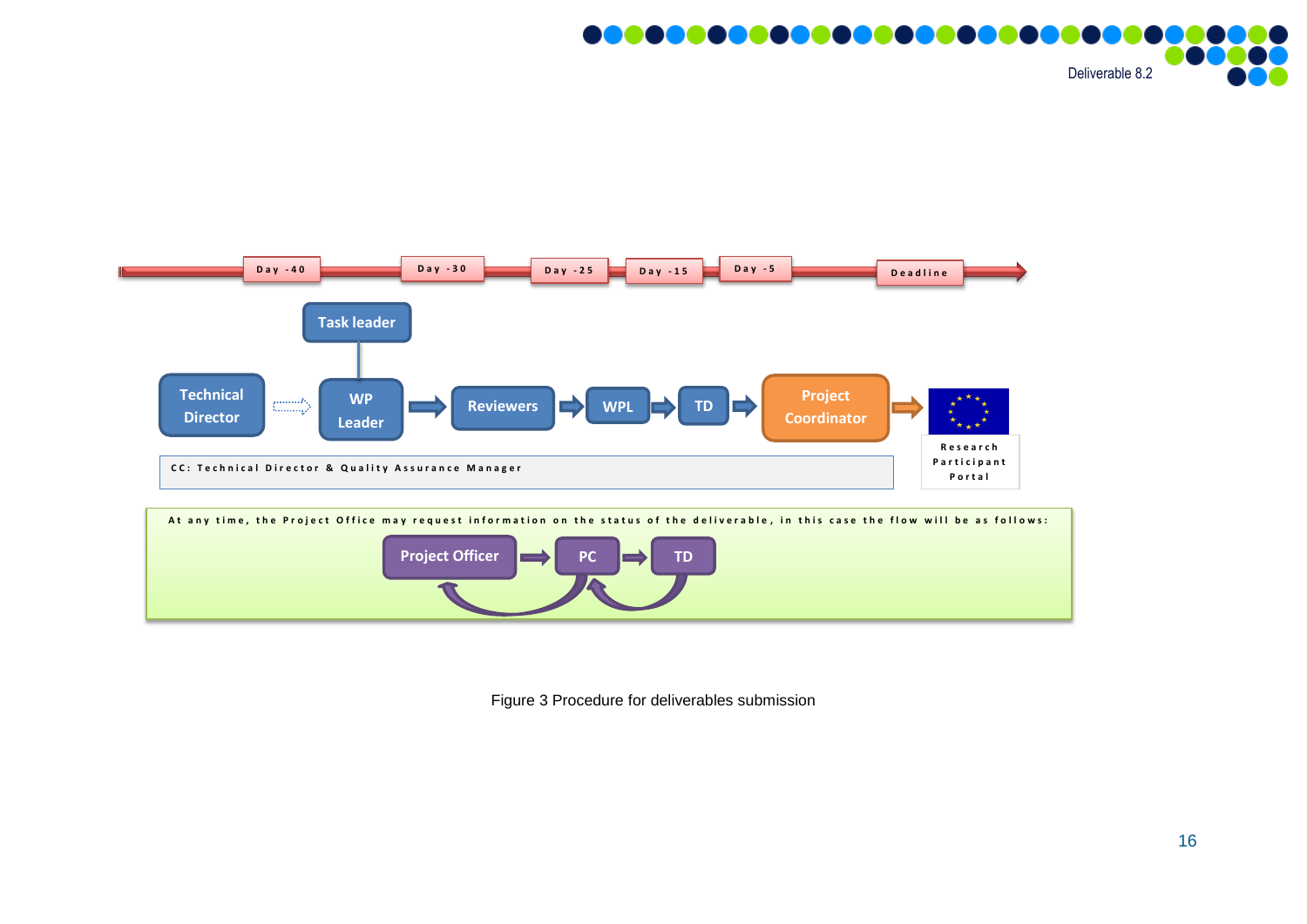

# <span id="page-16-0"></span>**6. RISKS MANAGEMENT**

It is likely that deviations from DoA will occur during the execution of the project. These could be minor or major deviations, technical, financial and managerial deviations.

The Technical Annex of the WASTE4THINK consortium identifies the potential risks and associated contingency plans in case of problems during the project execution. This contingency plan was elaborated for the proposal preparation of the project. Moreover, at the start of the project, additional risks have arisen (it can be seen in section 7 of the Project Management Plan).

All major deviations must be recorded in the Risk-Log in order to control its management.

## <span id="page-16-1"></span>**6.1 TECHNICAL DEVIATIONS**

The process to manage technical deviations is next explained:

- 1. The partner who incurs in any technical deviation must communicate it to the corresponding Task Leader.
- 2. Afterwards, the task leader will communicate it to the WP Leader who will consult with the Technical Committee.
- 3. In case of minor deviations, the Technical Committee will decide the acceptance or rejection of them through a voting process.
- 4. In case of major deviations duly justified, the project coordinator will inform the officer about the detected deviations and the latter will decide whether to accept them or not.
- 5. In case of acceptance, also the Project Officer will decide if it is necessary or not an amendment



<span id="page-16-2"></span>Figure 4 Procedure for managing technical deviations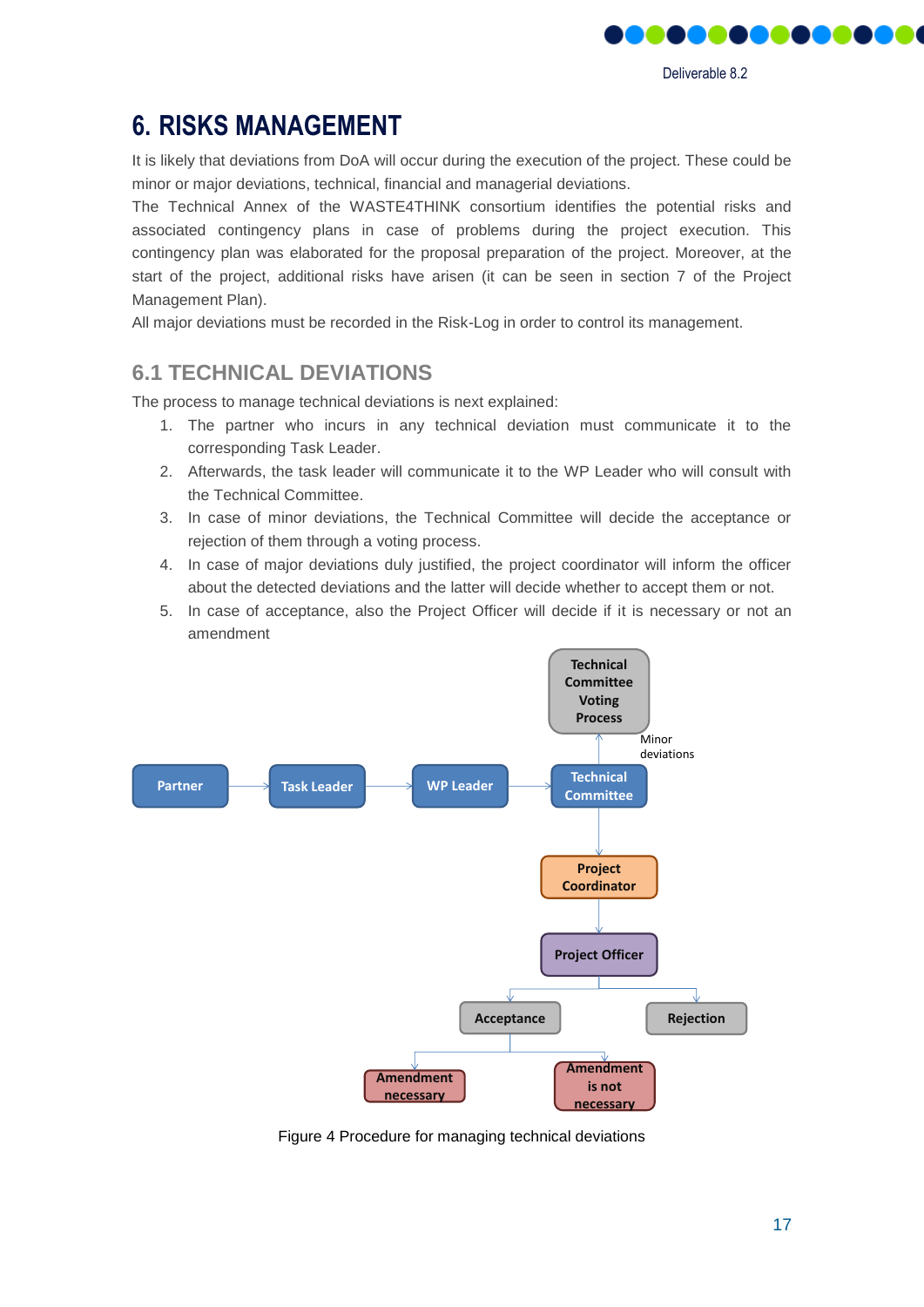Deliverable 8.2

## <span id="page-17-0"></span>**6.2 FINANCIAL DEVIATIONS**

The process to manage financial deviations is next explained:

- 1. The partner who incurs in any financial deviation must communicate it as soon as possible to the Project Office.
- 2. If the Project Office considers they are minor deviations, just a detailed explanation will be provided in the official report.
- 3. Otherwise, if they are considered major deviations, the Project Office will communicate it to the Project Coordinator, who will check with the Project Officer.
- 4. The project Officer will decide its acceptance or rejection.
- 5. In case of acceptance, the Project Officer will decide if it is necessary or not an amendment.



Figure 5 Procedure for managing financial deviations

#### <span id="page-17-2"></span><span id="page-17-1"></span>**6.3 MANAGERIAL DEVIATIONS**

The process to manage managerial deviations is next explained:

- 1. The partner who incurs in any managerial deviation must communicate it as soon as possible to the Project Coordinator.
- 2. If the Project Office considers they are minor deviations, just a detailed explanation will be provided in the official report.
- 3. Otherwise, if they are considered major deviations, its acceptance or rejection will be decided in a Project Management Board voting process.
- 4. In case of acceptance, the project Officer will decide its acceptance or rejection.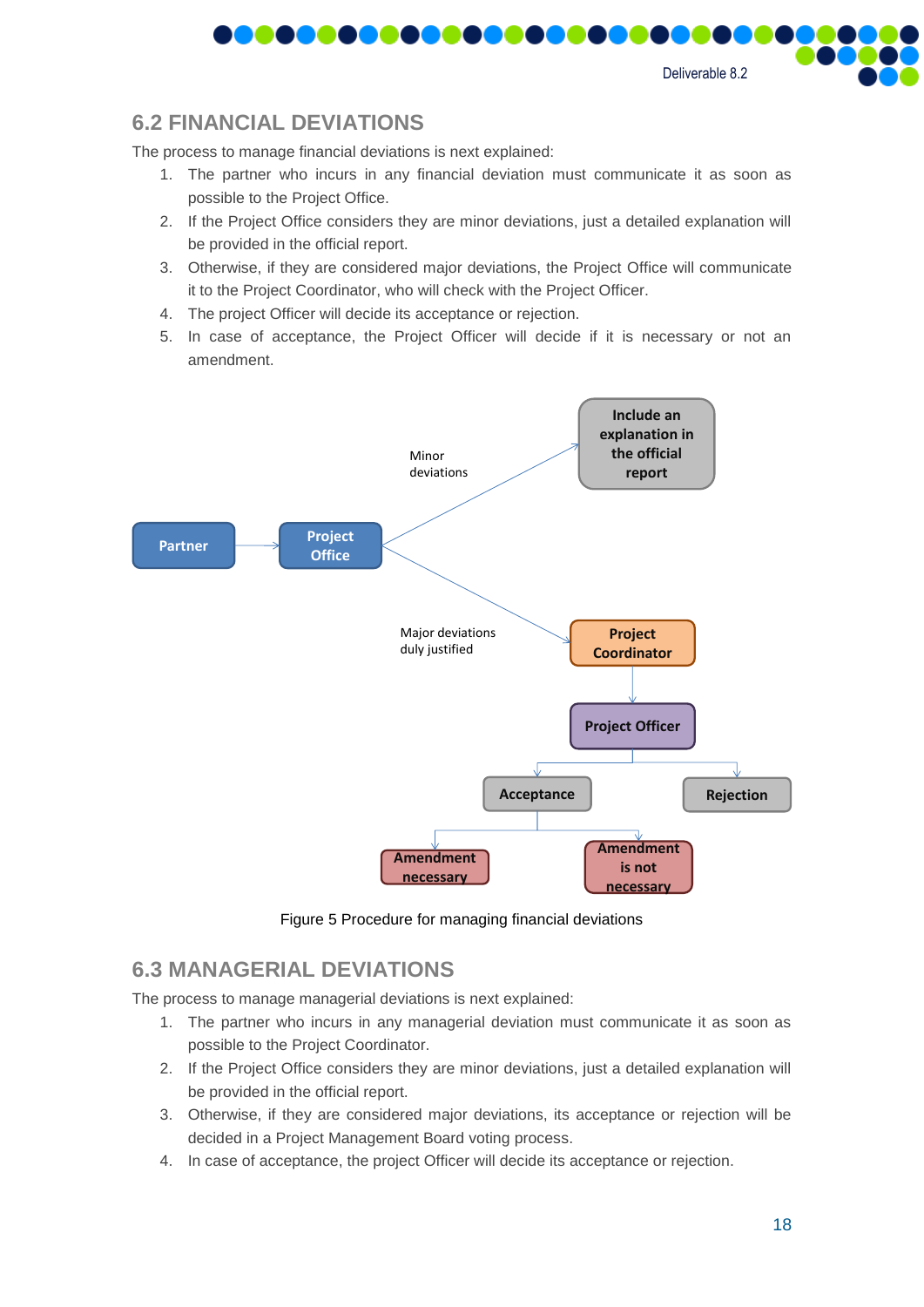

5. In case of acceptance, the Project Officer will decide if it is necessary or not an amendment.



<span id="page-18-0"></span>Figure 6 Procedure for dealing with managerial deviations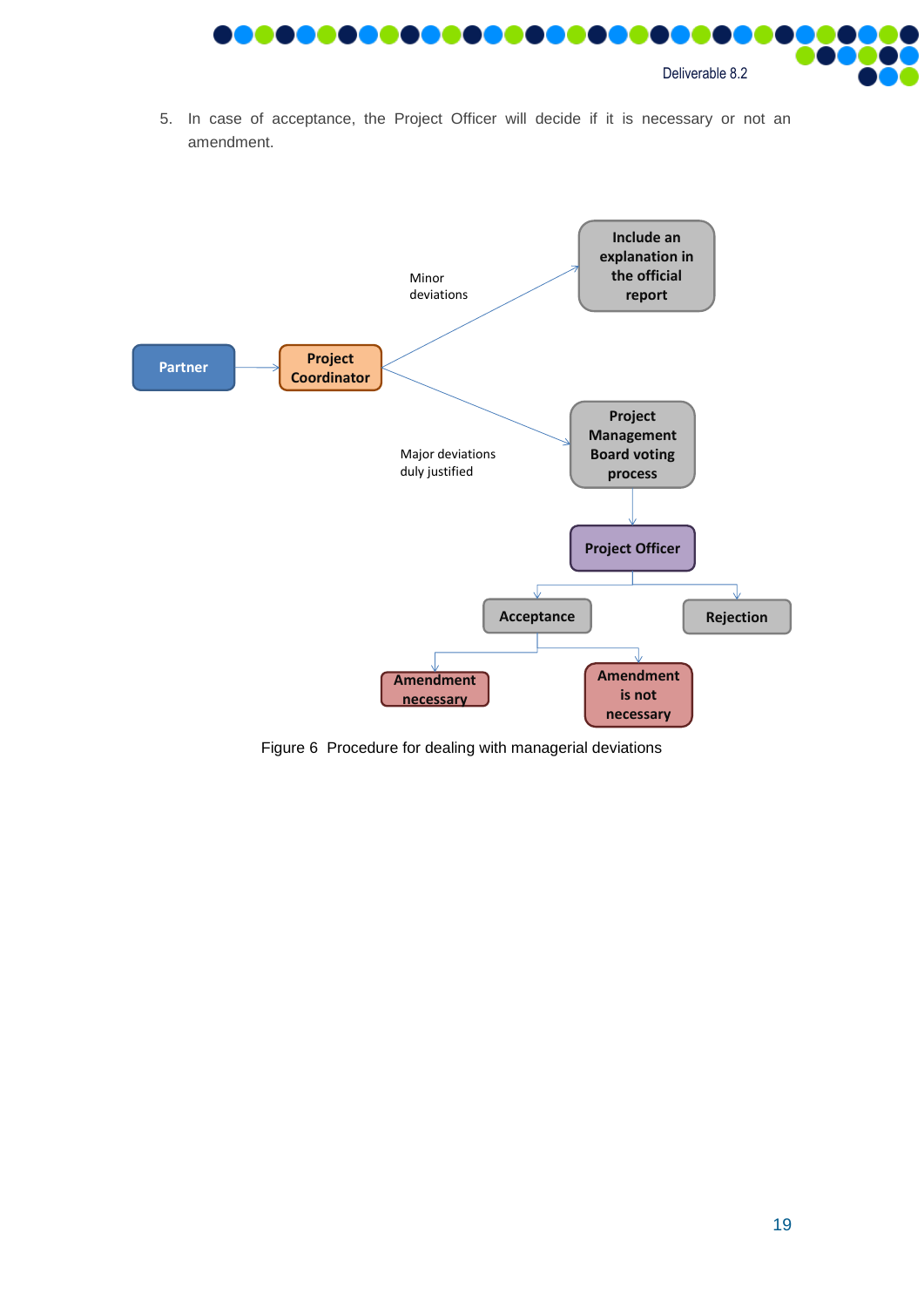

# <span id="page-19-0"></span>**7. IPR MANAGEMENT**

IPR Management will also be a very important issue to be aware of within the project. The Consortium Agreement and further exploitation of the WPs will define exactly the outcomes of the knowledge management and the protection strategy.

When generated new results, jointly or alone, the process for managing within the consortium is given in [FIigure](#page-20-0) 7 and next explained:

- 1) A partner detects a new result that could be considered subject to Intellectual Property issues. In case of joint ownership, partners should establish a separate joint ownership agreement, defining in concrete terms the allocation and terms of exercising their ownership.
- 2) The detection of this new result is communicated to the Exploitation Board. The partner/s will communicate the Exploitation Board which management tool is the selected one in order to manage the intellectual property: transfer, protection, dissemination, exploitation or confidentiality.
- 3) Depending on the chosen IPR managing tool, the Exploitation Board will give advice regarding the different options, possibilities, procedures and methodologies in order to provide the optimum treatment of the result for IPR purposes.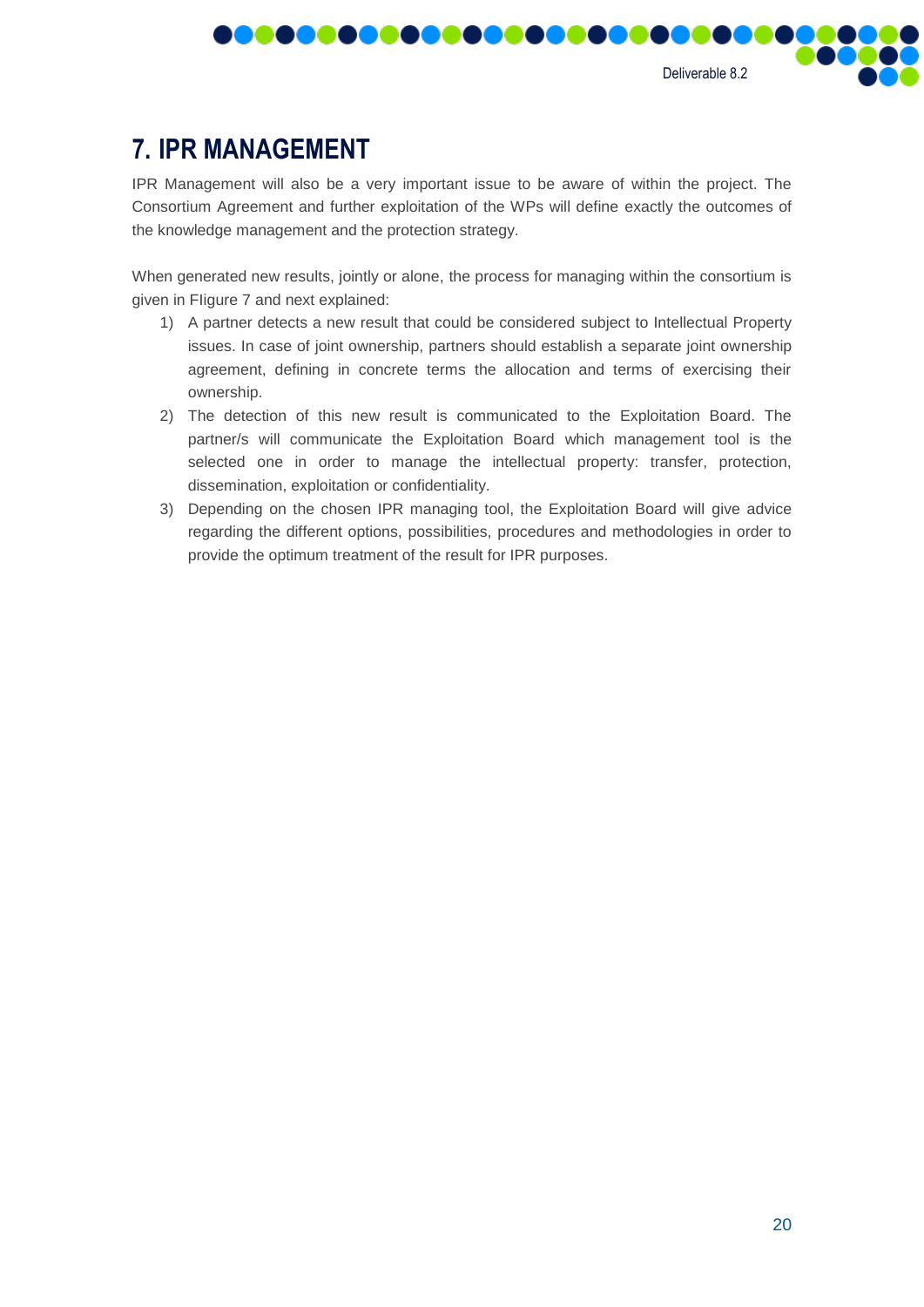<u>18888888888888888888</u> Deliverable 8.2



<span id="page-20-0"></span>FIigure 7: IPR Management process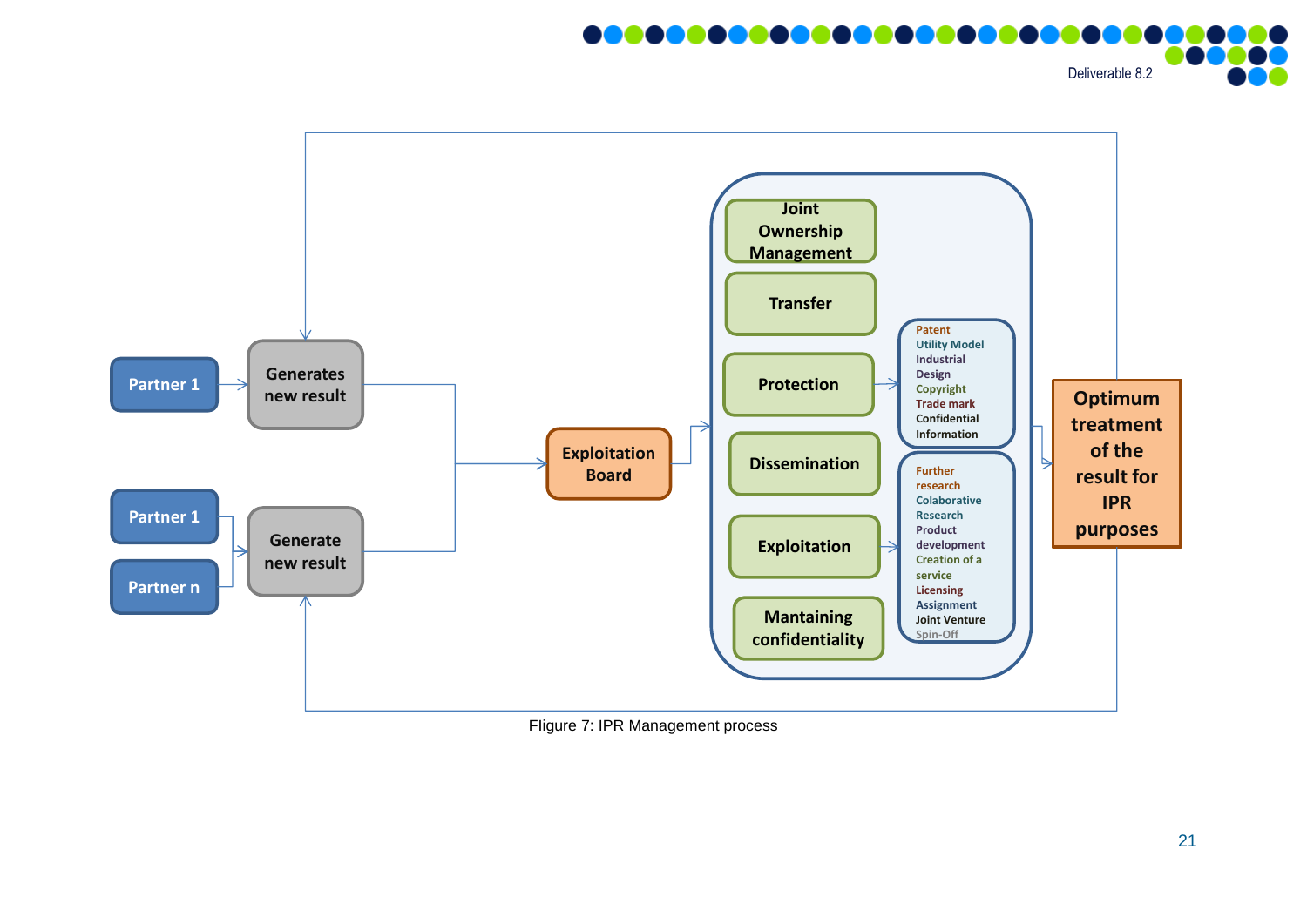

Deliverable 8.2

# <span id="page-21-0"></span>**8. INFORMATION IDENTIFICATION AND STORAGE**

The Project Coordinator is responsible for the document management in the whole project. It must be set out that all the documents generated within the scope of WASTE4THINK project will be based on the document templates (available in Redbooth) and will be written in English.

This section is intended to provide a set of rules and practices that facilitate the identification of the documents issued during the life of the project and also the place where the documents must be deposited depending on their dissemination level.

# <span id="page-21-1"></span>**8.1 DOCUMENTS IDENTIFICATION**

Different types of documents will be generated within the scope of WASTE4THINK project (scheduled Deliverables, Non-Scheduled Deliverables (non-official working documents for being used between partners that are necessary for the execution of the activity), Progress Report, Periodic Reports Minutes of Meetings/conference calls, presentations, etc.). Each document must be identified by a unique document identifier, called ID. This ID will start with the identification of the project (W4T), followed by the identifications character(s) defined in the table below, depending on the type of the document and will also include the work package identifier (such as WP1, WP2, etc.) or the pilot identifier (P1, P2, etc.), the acronym of the organization and finally the number of the version. When such documents are under revision by partners of the consortium, and then add DRAFT\_name of the reviewer in the identification code of the document.

| <b>IDENTIFIER</b> | <b>DOCUMENT</b>                                              | <b>DESCRIPTION</b>                                                                                                                                                          |
|-------------------|--------------------------------------------------------------|-----------------------------------------------------------------------------------------------------------------------------------------------------------------------------|
| <b>TPR</b>        | Technical progress report                                    | Interim Technical Reports to<br>be delivered each 6 months.                                                                                                                 |
| <b>FPR</b>        | Financial progress report                                    | Interim Financial Reports to be<br>delivered each 6 months.                                                                                                                 |
| <b>TS</b>         | Timesheet                                                    | Template to control the hours<br>allocated to WASTE4THINK<br>and other European actions.                                                                                    |
| <b>MSP</b>        | Microsoft project                                            | Template to follow up the<br>completition of tasks                                                                                                                          |
| D                 | <b>Scheduled Deliverables</b>                                | Deliverables described in DoA<br>and produced in the course of<br>the project                                                                                               |
| <b>ND</b>         | Non-scheduled deliverables                                   | Technical, managerial<br>and<br>administrative<br>outputs<br>produced in the course of the<br>project that contribute to the<br>execution of it.                            |
| <b>MM</b>         | Minutes of meeting (including<br>Actions and Decisions List) | document<br>that<br>Internal<br>summarize the decisions and<br>internal communications of<br>Meetings and generate an<br>Action List to be complied<br>before next Meeting. |
| <b>RLOG</b>       | Risks log                                                    | document that<br>A<br>register                                                                                                                                              |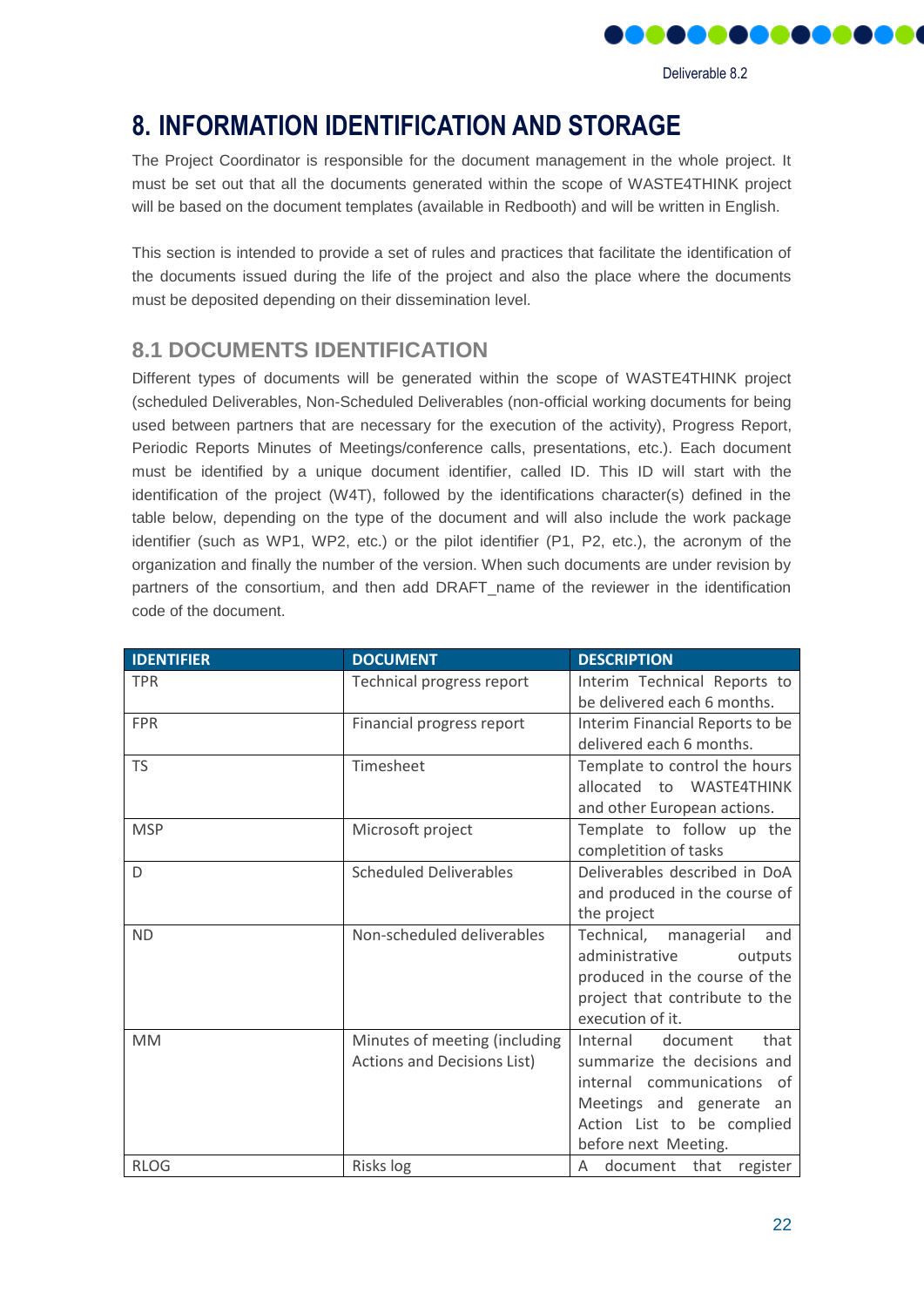

| Deliverable 8.2 |  |
|-----------------|--|
|-----------------|--|

|             |                            | every new risks not foreseen<br>previously in the GA that<br>could have any kind of effect<br>in the course of the project.  |
|-------------|----------------------------|------------------------------------------------------------------------------------------------------------------------------|
| <b>PPT</b>  | Presentations              | Documents regarding<br>the<br>presentations offered in any<br>kind of meetings: WP meeting,<br>conferences, PM meeting, etc. |
| <b>DISS</b> | Dissemination              | Dissemination material such<br>as papers, articles, etc                                                                      |
|             | <b>FAQ Ethics</b>          | Questions about Ethics issues<br>and the corresponding answer                                                                |
| AIA         | Annual Internal Assessment | Internal Assessment on an<br>annual basis performed by the<br><b>Quality Board</b>                                           |

Examples:

W4T\_D8\_1\_FDEUSTO\_DRAFT\_V1 W4T\_TPR2\_WP6\_ZABALA / W4T\_TPR2\_WP6\_DRAFT\_V3 / W4T\_TPR2\_DRAFT\_V1 W4T\_ND\_WP6\_Form 1.2\_ZABALA\_V3

## <span id="page-22-0"></span>**8.2 REPOSITORIES**

Information regarding WASTE4THINK will be available in two different platforms: the official WASTE4THINK webpage (www.waste4think.eu) and the Redbooth platform. Official website will be used to share public documents (i.e. public deliverables) as well as to disseminate information to the general audience and Redbooth platform will be used for sharing confidential documents among consortium members. Partners will be able to access to Redbooth also through private area of official website. The next table offers what kind of document can be found in the repositories and also the nature of these documents (public or confidential).

| <b>IDENTIFIER</b> | <b>DOCUMENT</b>             | <b>REPOSITORIES</b> |                 |               |  |
|-------------------|-----------------------------|---------------------|-----------------|---------------|--|
|                   |                             | <b>WEBSITE</b>      | <b>REDBOOTH</b> | <b>NATURE</b> |  |
| GA                | <b>Grant Agreement</b>      |                     | X               | CO.           |  |
| CA                | Consortium                  |                     | X               | CO            |  |
|                   | Agreement                   |                     |                 |               |  |
| PR Part A         | Periodic report (Part       |                     | X               | <b>CO</b>     |  |
|                   | A)                          |                     |                 |               |  |
| PR PartB          | Periodic report (Part B)    |                     | X               | CO            |  |
|                   | Publishable summary         | X                   | X               | PU            |  |
|                   | of the official report      |                     |                 |               |  |
| FS                | <b>Financial statements</b> |                     | X               | <b>CO</b>     |  |
| <b>TPR</b>        | Technical<br>progress       |                     | X               | CO            |  |
|                   | report                      |                     |                 |               |  |
| <b>FPR</b>        | Financial<br>progress       |                     | $\chi$          | CO            |  |
|                   | report                      |                     |                 |               |  |
| <b>MSP</b>        | Microsoft Project           |                     | X               | CO            |  |
| D                 | Scheduled                   | X                   | X               | PU/CO         |  |
|                   | <b>Deliverables</b>         |                     |                 |               |  |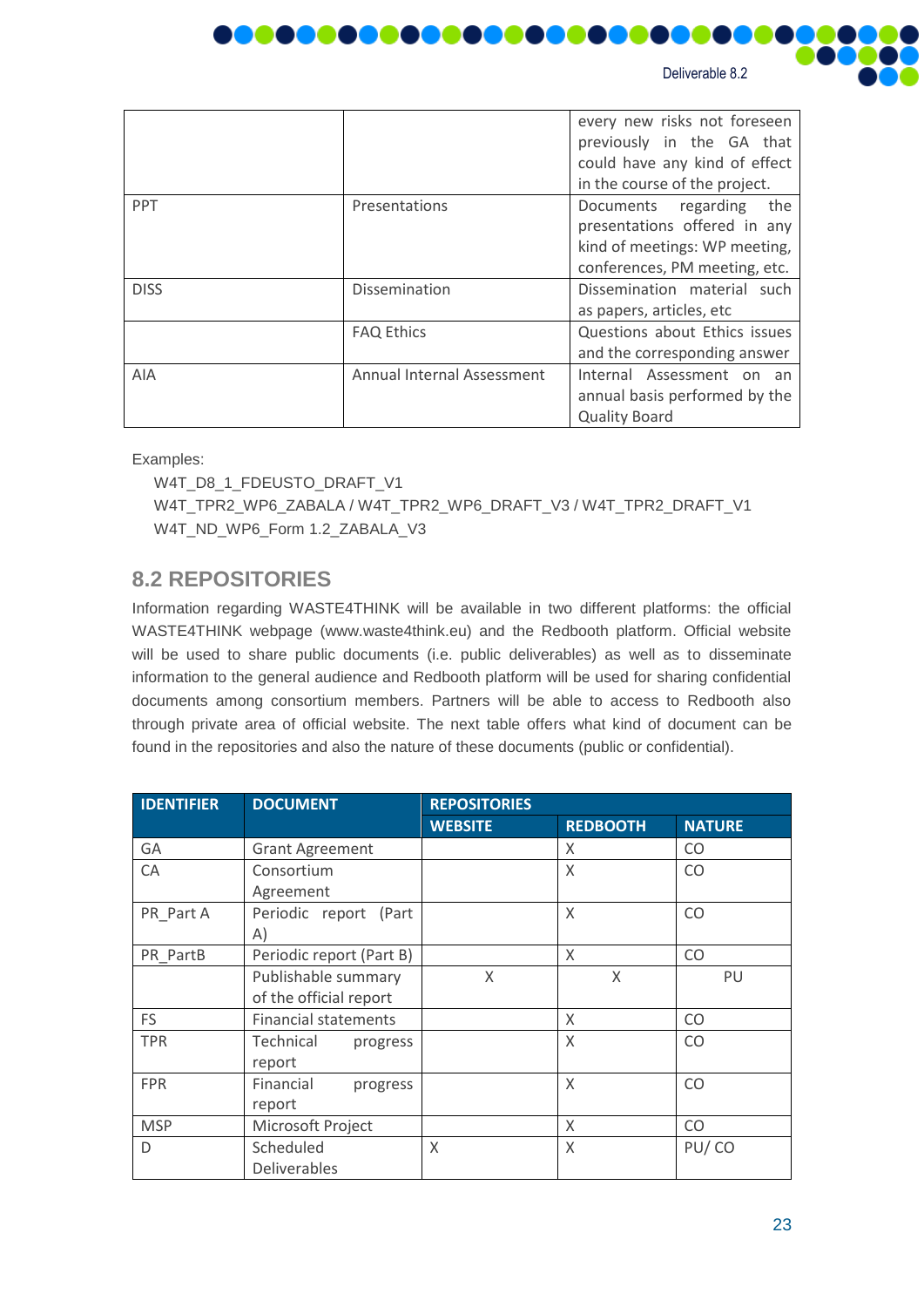

| <b>FFI</b>  | <b>FICSCHILGLIUIS</b>   | Λ | 107 CU |
|-------------|-------------------------|---|--------|
| <b>DISS</b> | Dissemination           |   | PU     |
| EHR         | Exception<br>and        |   |        |
|             | <b>Highlight Report</b> |   |        |
|             | <b>FAQ Ethics</b>       |   |        |
|             |                         |   |        |

Table 2 STORAGE OF PROJECT DOCUMENTS

All the documentation generated as a result of project implementation and without Economic confidential character will be available in the Redbooth tool. Both Project Office and the Project Coordinator will be in possession of a copy of such documentation.

Regarding the confidentiality of the information handled, it is an issue that involves mainly the Project Office and the Project Coordinator. The Project Office works at all times with confidential information. For this reason, in the Consortium Agreement signed with partners a confidentiality clause is collected to establish guidelines to preserve that confidential information (Section 10 of Consortium Agreement and Article 36 of Grant Agreement). Furthermore, if any partner wants to share confidential information with other organizations outside the project must have the authorization of all the partners involved in the project and sign the corresponding NDA.

**It is important to point out that, when a member of the consortium intends to share confidential information concerning the project or any other partner with a third party from outside the consortium (stakeholders, schools participating in the pilots, etc.) a Non-Disclosure Agreement must be signed. The partner must communicate this to the PC and to other members of the consortium that may be affected. Also, a Non-Disclosure Agreement (template available in Redbooth) will be signed with each member of the Advisory Board in order to guarantee the confidentiality of the information exchange.**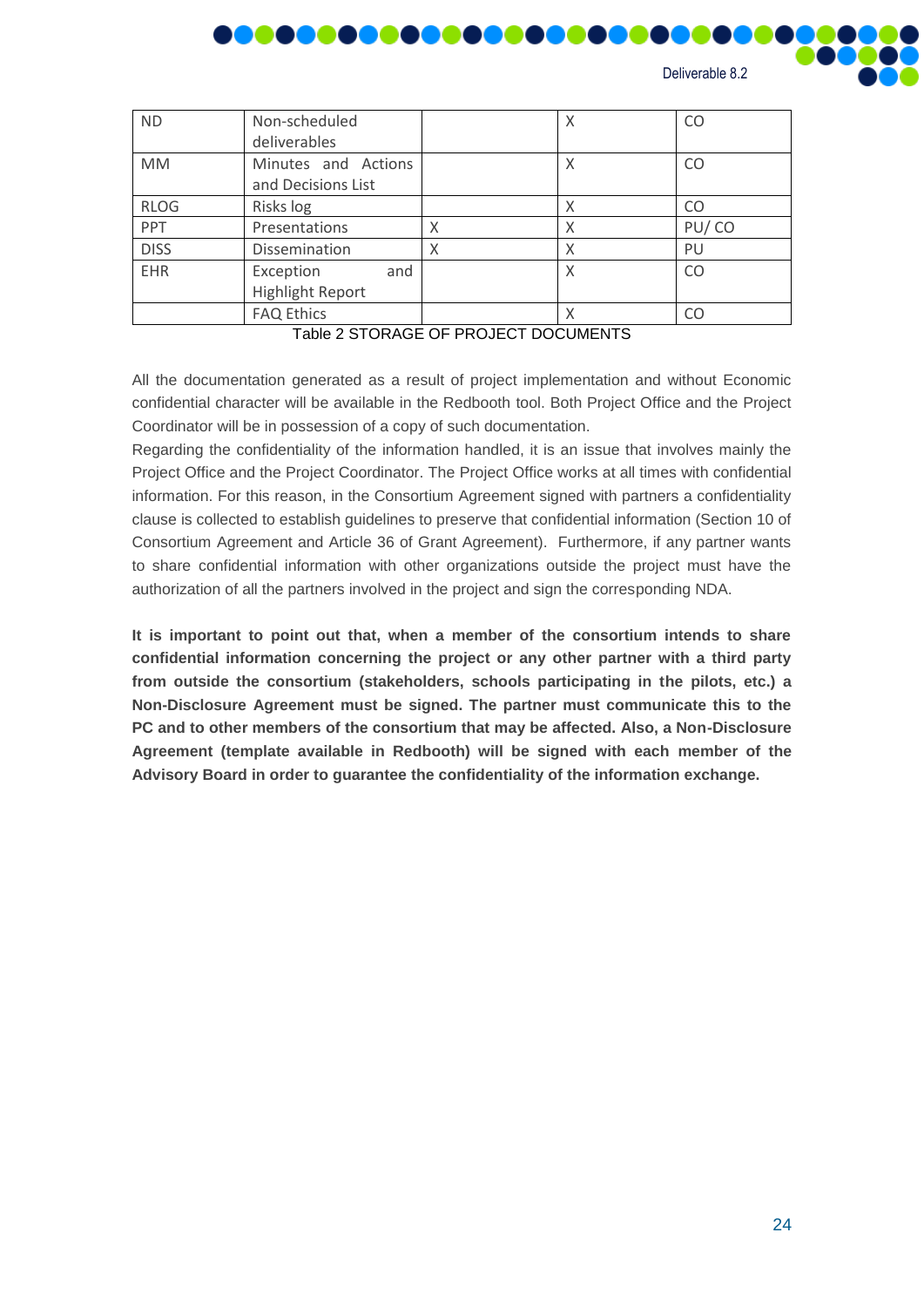

# <span id="page-24-0"></span>**9. DISSEMINATION AND COMMUNICATION**

This section establishes the procedures for partners wishing to disseminate the Project results or to carry out any kind of communication action.

All the initiatives connected to the communication and dissemination of WASTE4THINK will be addressed within WP7. Corresponding WP Leader will be the point of decision for the communication and dissemination activities of the project WASTE4THINK. In the framework of this work package a communication plan for the entire duration of the whole project will be provided and it will be available both in the website of the project and in Redbooth.

# <span id="page-24-1"></span>**9.1 NOTIFICATION TO THIRD PARTIES**

As stated in Article 8 of CA, prior notice of any planned publication shall be given to the other Parties at least 30 calendar days before the publication, unless already public and/or earlier agreed. If no objection is made during next 15 calendar days, it is understood that information to be disclosed is allowed.

## <span id="page-24-2"></span>**9.2 TEMPLATES AND ACKNOWLEDGEMENT OF EU FUNDING**

Templates provided for dissemination actions (available in Redbooth) should be used. However, researchers on the project are also encouraged to disseminate their findings through publication in peer-reviewed journals and through presentations at professional meetings with specific templates. So, in these cases there is no need to use the templates.

Unless the Commission requests or agrees otherwise or it is impossible, any dissemination of results (in any form, including electronic) must display EU emblem, include a disclaimer excluding the Commissions responsibility and the acknowledgement of EU funding (Art. 29.4 GA). The following text can be used:

*This project has received funding from the European Union's Horizon 2020 research and innovation programme under grant agreement No 688995.*

*The dissemination of results herein reflects only the author's view and the European Commission is not responsible for any use that may be made of the information it contains.*

Applications for **protection of results** (including patent applications) filed by or on behalf of a partner must – unless the Commission requests or agrees otherwise or unless it is impossible – include the following text(Art. 27.3 GA):

*The project leading to this application has received funding from the European Union's Horizon 2020 research and innovation programme under grant agreement No 688995.* 

If the **results are incorporated in a standard**, the partner concerned must – unless the Commission requests or agrees otherwise or unless it is impossible – ask the standardisation body to include the following statement in the standard(Art. 28.2 GA):

*Results incorporated in this standard received funding from the European Union's Horizon 2020 research and innovation programme under grant agreement No 6889951.*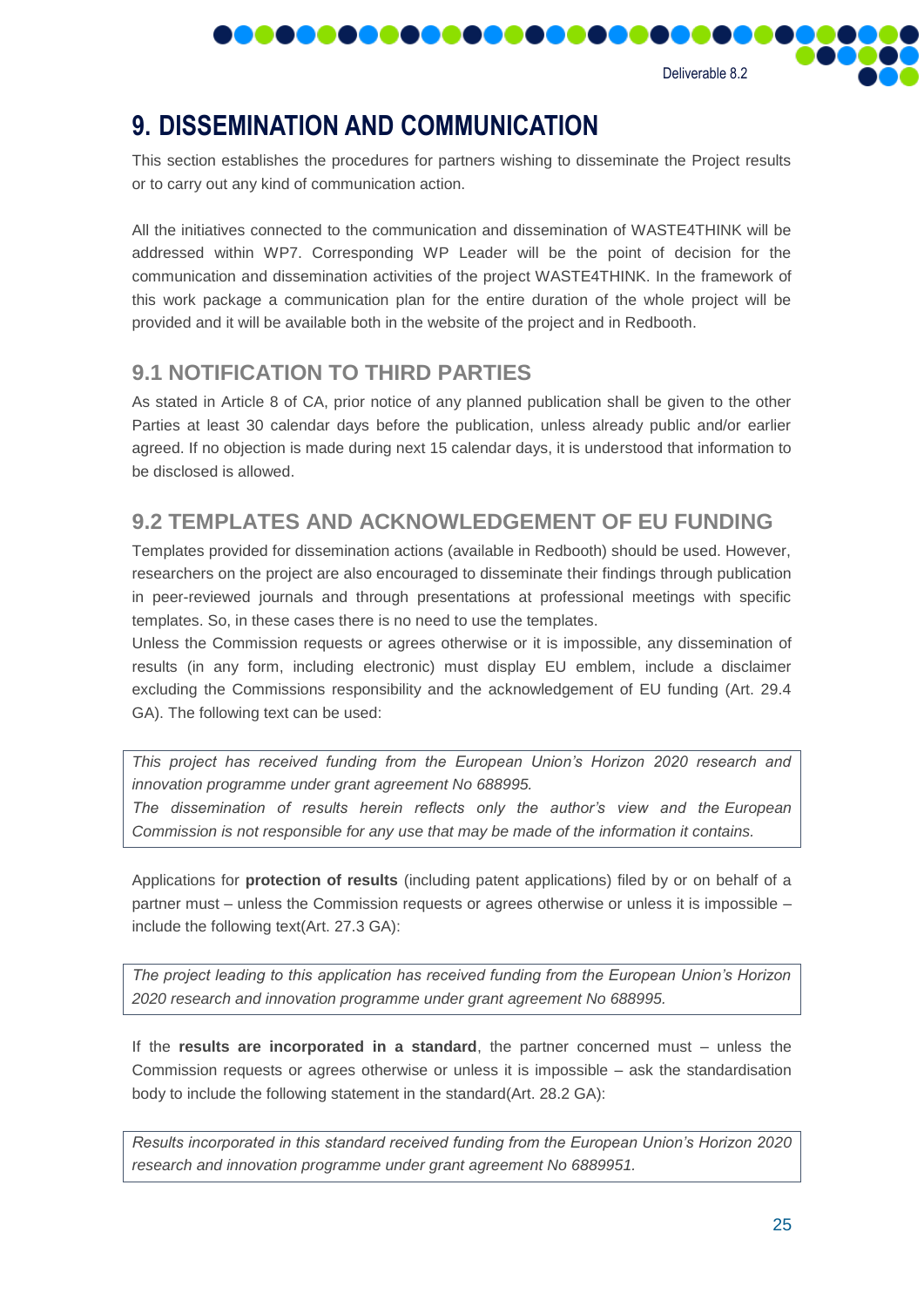

When a publication is deposited in **an Open Access Repository** the bibliographic **metadata** that identifies the publication must be in a standard format and include all of the following (Art. 29.2 of GA):

- *the terms ["European Union (EU)" and "Horizon 2020"]*
- *the name of the action, acronym and grant number;*
- *the publication date, and length of embargo period if applicable, and*
- *a persistent identifier.*

#### **Copyright**

For public documents, the following text must be included regarding the copyright of the information contained in them:

*Copyright and Reprint Permissions. You may freely reproduce all or part of this paper for noncommercial purposes, provided that the following conditions are fulfilled: (i) to cite the authors, as the copyright owners (ii) to cite the WASTE4THINK Project and mention that the European Commission co-finances it, by means of including this statement "WASTE4THINK. Project No 688995 Funded by EC" and (iii) not to alter the information.*

### <span id="page-25-0"></span>**9.3 EXTERNAL COMMUNICATION**

For queries from outside the consortium, there is a public email address (info@waste4think.eu) that will be periodically attended by the website manager (Aclima) and the PC, who will forward the query to the corresponding partner (if particular).

On the other hand, the communications with the EC will be exclusively done through the Project Coordinator.

**It is important to point out that, when a member of the consortium intends to share confidential information concerning the project or any other partner with a third party from outside the consortium (stakeholders, schools participating in the pilots, etc.) a Non-Disclosure Agreement must be signed. The partner must communicate this to the PC and to other members of the consortium that may be affected. Also, a Non-Disclosure Agreement (template available in Redbooth) will be signed with each member of the Advisory Board in order to guarantee the confidentiality of the information exchange.**